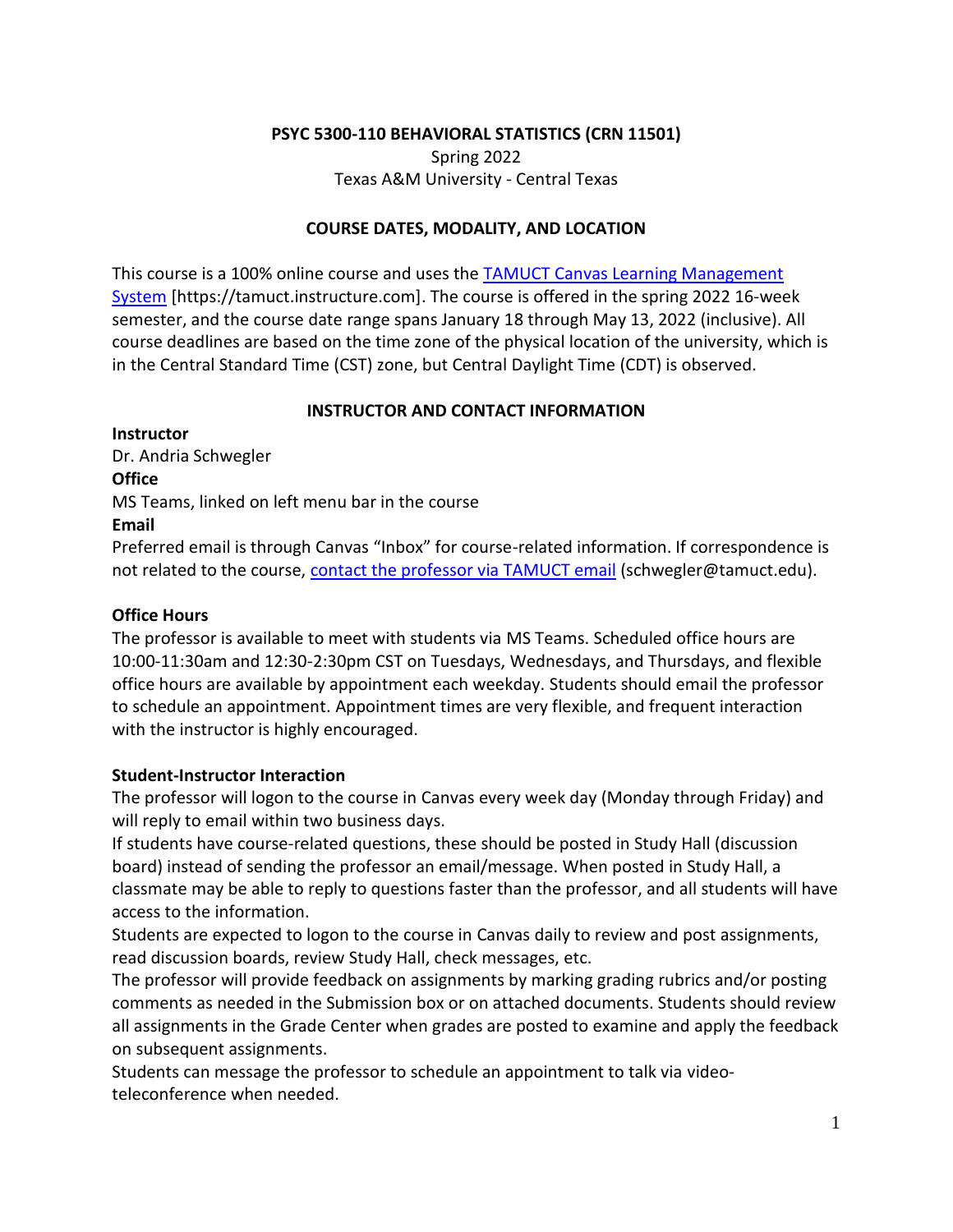# **WARRIOR SHIELD**

# **Emergency Warning System for Texas A&M University-Central Texas**

**SAFEZONE.** SafeZone provides a public safety application that gives you the ability to call for help with the push of a button. It also provides Texas A&M University-Central Texas the ability to communicate emergency information quickly via push notifications, email, and text messages. All students automatically receive email and text messages via their myCT accounts.

Downloading SafeZone allows access to push notifications and enables you to connect directly for help through the app.

You can download SafeZone from the app store and use your myCT credentials to log in. If you would like more information, you can visit the [SafeZone](http://www.safezoneapp.com/) website [www.safezoneapp.com].

To register SafeZone on your phone, please follow these 3 easy steps*:*

- 1. Download the SafeZone App from your phone store using the link below:
	- o [iPhone/iPad:](https://apps.apple.com/app/safezone/id533054756) [https://apps.apple.com/app/safezone/id533054756]
	- o [Android Phone / Tablet](https://play.google.com/store/apps/details?id=com.criticalarc.safezoneapp)

[https://play.google.com/store/apps/details?id=com.criticalarc.safezoneapp]

- 2. Launch the app and enter your myCT email address (e.g. {name}@tamuct.edu)
- 3. Complete your profile and accept the terms of service

# **COURSE INFORMATION**

# **Course Overview and Description**

Review of descriptive statistics with emphasis on inferential statistics. Learn correlation, oneway and two-way analysis of variance, regression analysis and experimental design. Use of computer software with emphasis on experience with SPSS. Prerequisite: undergraduate statistics recommended.

# **Student Learning Outcomes**

# *Course Learning Outcomes and Assessments*

- 1. *Demonstrate comprehension and application of factual knowledge (terminology, classifications, methods, trends)*. Students will calculate measures of central tendency and variability, z scores, correlation coefficients, regression equations, analyses of variance and chi-square both by hand and using standard office software and SPSS to solve problems. Students will demonstrate their ability to define terms and compute functions on Homework Problems, SPSS assignments, and Exams.
- 2. *Demonstrate comprehension and application of factual knowledge of fundamental principles, generalizations, or theories regarding basic statistics*. Students will read, discuss, and write about theoretical concepts underlying descriptive and inferential statistics, including frequency distributions and graphing, empirical distributions, theoretical distributions (including the normal distribution), sampling distributions, the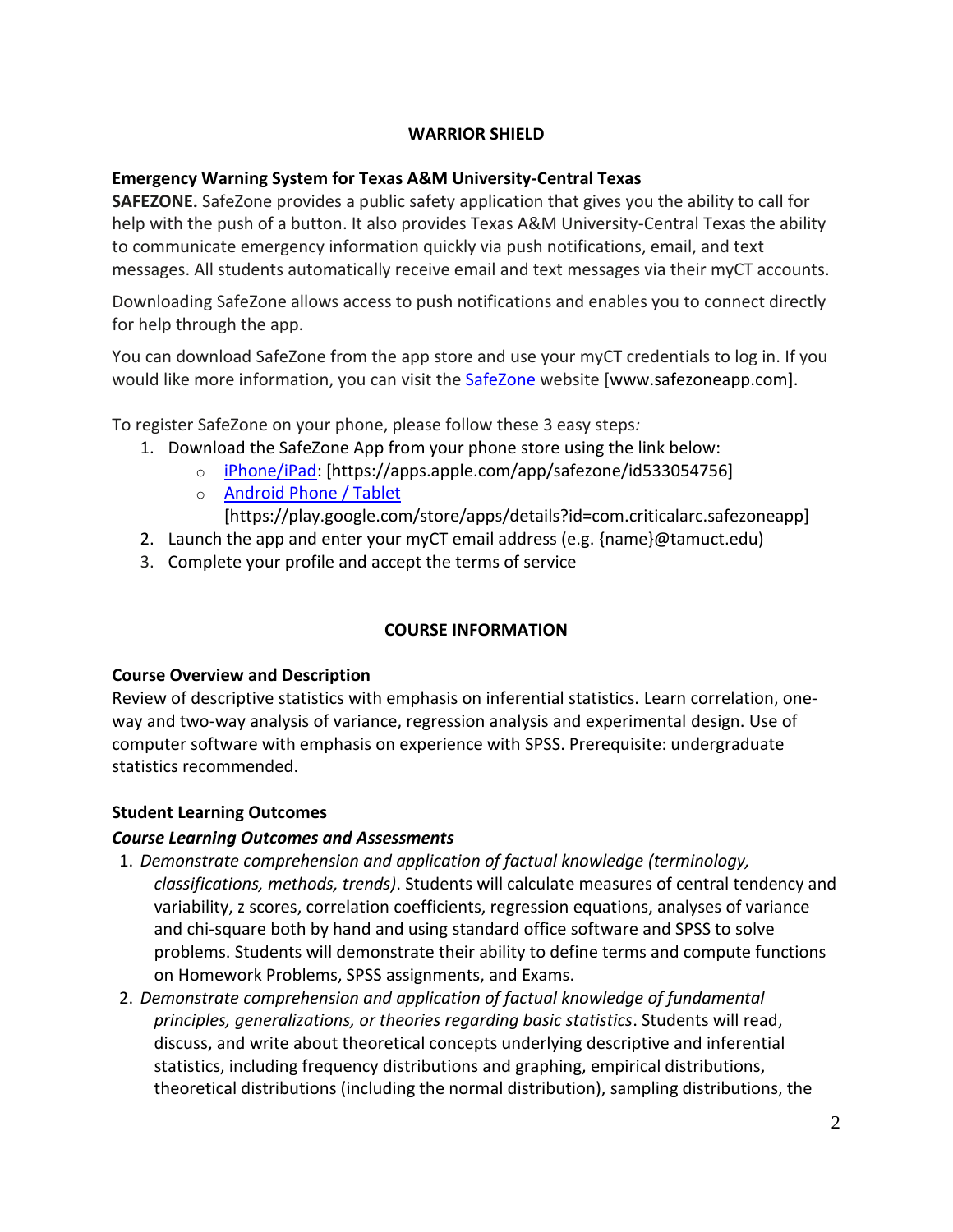Central Limit Theorem, and the logic underlying confidence intervals and hypothesis testing. Students will demonstrate their ability to discuss and write about selected concepts on the Concept Application Discussions.

- 3. *Integrate course material to improve thinking, problem solving, and decisions.* Students will identify the variables under study, state research hypotheses, choose the appropriate descriptive methods, identify the independent and dependent variables, locate the number of samples under study, locate the number of scores per participant, select the appropriate inferential or correlational tests, draw statistical conclusions from the numerical results of their analyses, and present them in APA style. Examples and problems will be applied to research in psychology. Students will demonstrate these skills on Homework Problems, SPSS assignments, APA style Results sections, Research Article Analyses, and Exams.
- 4. *Analyze and critically evaluate ideas, arguments, and points of view*. Students will respond to others' writing (including that of peers and experts in the field) on statistical concepts and substantiate their comments with course materials. Students will derive null and alternative research hypotheses that are supported by information provided for research scenarios. Students will demonstrate their ability to critically evaluate ideas on the Concept Application Discussion replies (weekly) and Research Article Analyses.
- 5. *Demonstrate skill in expressing oneself in writing*. Using appropriate APA style, students will write Concept Application Discussions each week with replies, Research Article Analyses, and APA style Results sections.

#### **Required Reading and Textbook(s)**

- American Psychological Association. (2020). *Publication manual of the American*  Psychological Association (7<sup>th</sup> ed.). Washington, DC: Author. (ISBN: 978-1-4338-3216-1)
- Gravetter, F. J., & Wallnau, L. B. (2017). Statistics for the behavioral sciences (10<sup>th</sup> ed.) Belmont, CA: Wadsworth. (ISBN: 978-1305504912)
- Green, S. B., & Salkind, N. J. (2017). *Using SPSS for Windows and Macintosh: Analyzing and understanding the data* (8th ed). Boston: Pearson. (ISBN: 978-0-134319889)

#### **Required Electronic Resources**

- MindTap. MindTap is an online instructional and homework delivery tool for the Gravetter and Wallnau textbook. Students can purchase MindTap access, which comes with an ebook. **The instructions to register for MindTap are located in the course materials in Module 1 on the "Modules" tab in Canvas.**
- IBM Statistical Package for the Social Sciences (SPSS) Standard GradPack v. 28. This computing software is widely used to compute statistical analyses and is available for students to use on University computers **free** of charge. If students live far from the University or do not want to use the computer lab resources, students can [rent a](http://www-03.ibm.com/software/products/en/spss-stats-gradpack)  [subscription to SPSS](http://www-03.ibm.com/software/products/en/spss-stats-gradpack) for their personal computers at home. Students can purchase a 6 month or 12-month lease for the program via one of many online vendors. **Be sure to select the STANDARD GradPack not the BASE GradPack.** See the IBM website for a description of the product and a [list of vendors](https://www.ibm.com/products/spss-statistics-gradpack/details) (https://www.ibm.com/products/spssstatistics-gradpack/details).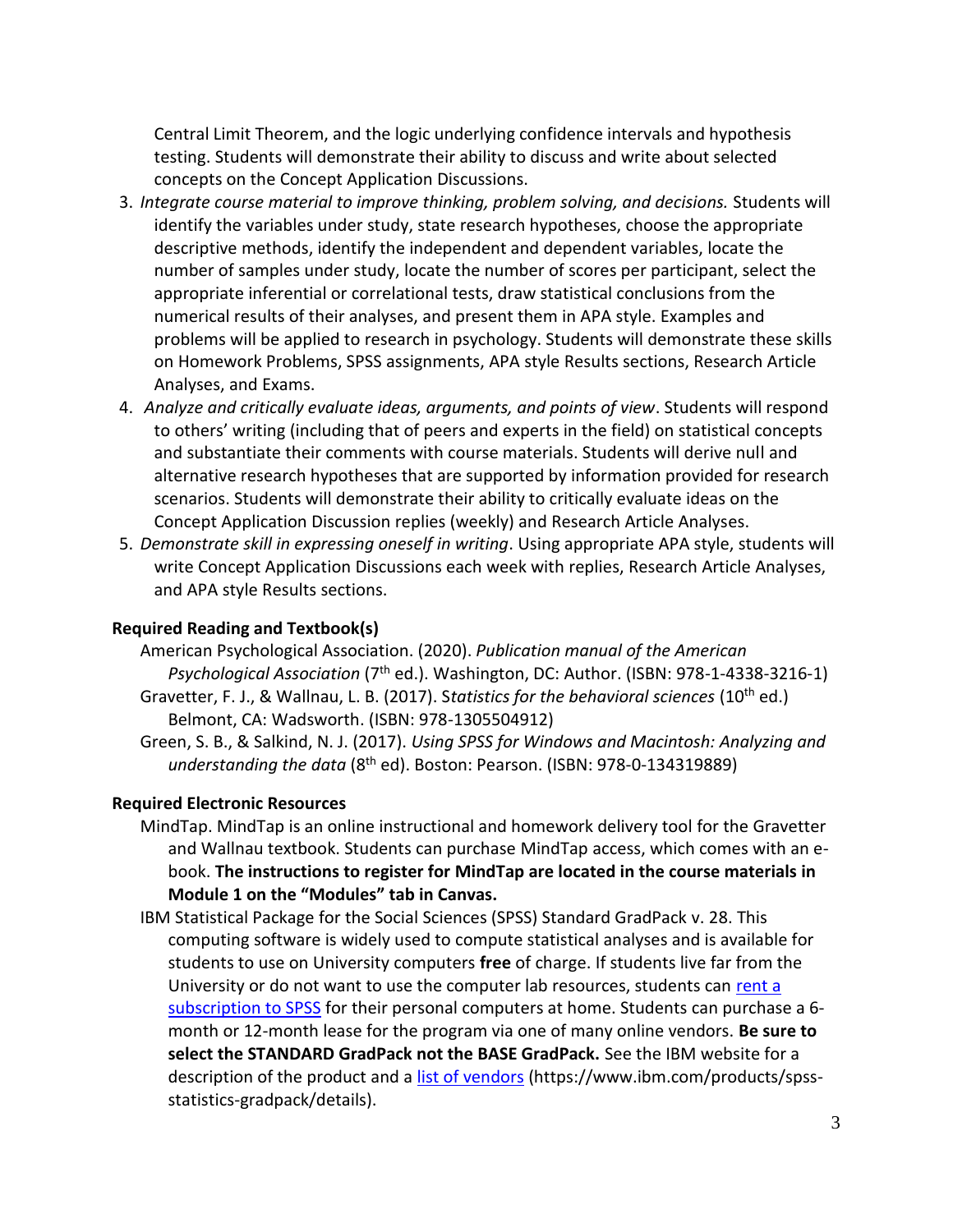*A student of this institution is not under any obligation to purchase a textbook from a universityaffiliated bookstore. The same textbook may also be available from an independent retailer, including an online retailer (Sec. 51.9705).*

# **COURSE REQUIREMENTS**

# **Course Sequence of Instruction**

This course is organized into weekly learning modules (on the "Modules" link on the left menu bar). Each module requires students to perform the following actions. Complete these actions in the following order for each module.

- **1) When first logging on to Canvas, read the module learning objectives for each module before completing any course assignments.**
	- **a.** The learning objectives for each module should serve to direct students' attention to important course content and describe the alignment between learning outcomes, assignments, and assessments of the learning outcomes.
- **2) Participate in Study Hall by posting and responding to questions at any time as you study** (on the "Discussions" tab on the left menu bar).
	- a. In the spirit of student-led study groups, the professor created a virtual space for informal, student-to-student (and student-to-professor) communication concerning matters related to this class. All questions related to the academic content of this class should be asked in Study Hall. Students are expected to respond to their classmates' questions/comments with helpful explanations. Students who can answer a posted question or provide assistance should not wait for the professor to respond. Student led discussion of academic content is expected in Study Hall just as it is in the Concept Application Discussion forums; however, the professor will monitor Study Hall and will respond to any post that is not adequately addressed by peers (e.g., posts that are unanswered, posts that include inaccurate information, etc.). While students should provide accurate information in their posts, Study Hall posts are ungraded and present a low threat way of interacting with classmates to help each other learn.
	- b. Study Hall is designed to bring students together for mutual support and problem solving in a low threat environment. In addition, this online environment allows your personal information to remain private; you do not have to share personal emails or phone numbers with classmates.
	- c. To use Study Hall effectively, students should check the forum each time they log on to the class and perform the following actions:
		- i. Ask for explanations by creating a new thread in the Study Hall forum. It is acceptable to ask for assistance on any topic in the course **except specific items that are graded** (e.g., questions assigned for homework and questions on exams).
			- 1. Please note: There are NO graded group projects in this class. All graded assignments must be completed individually with no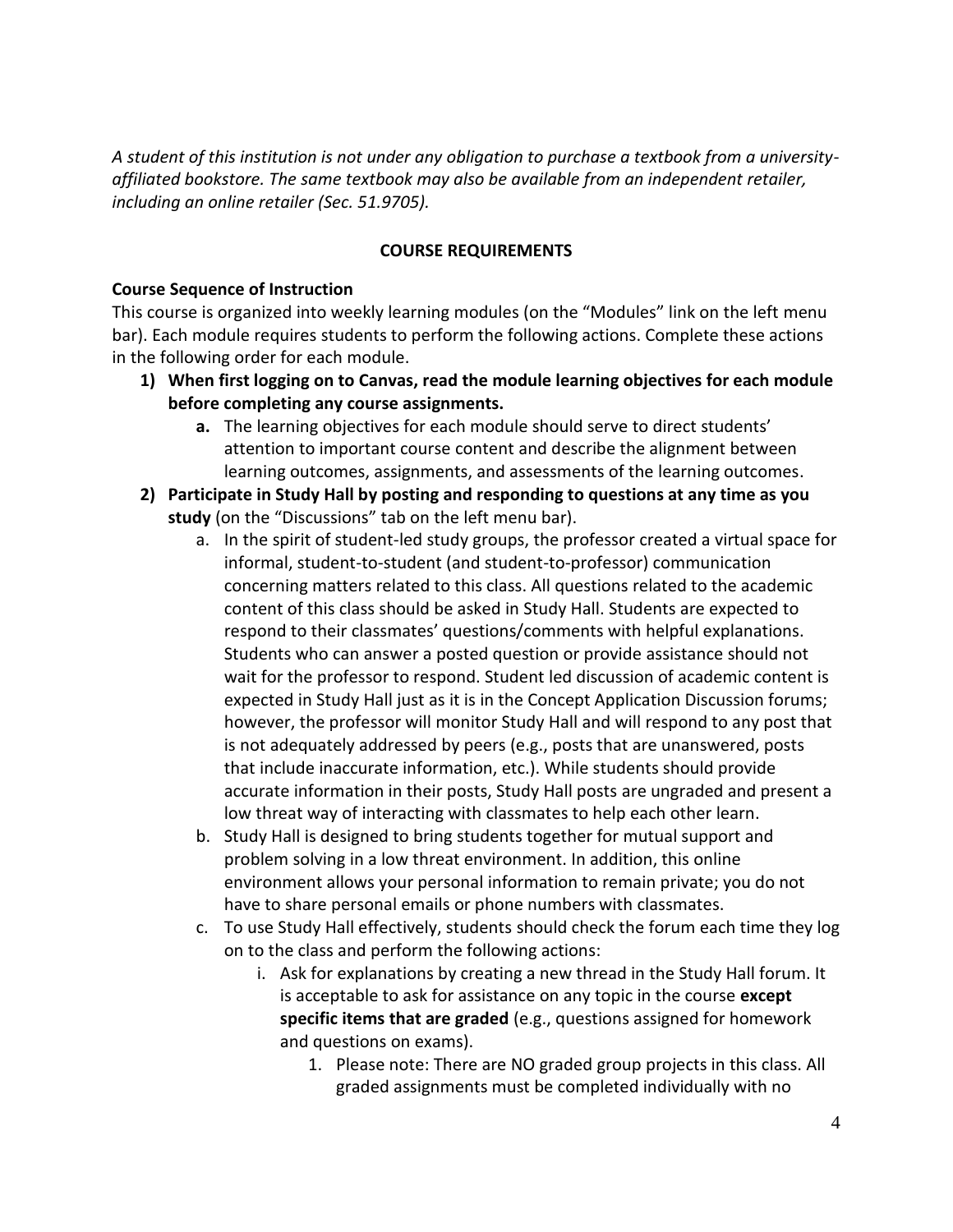assistance from classmates, tutors, or other people. **While learning is not a solo endeavor, assessment is!** If you cannot understand this distinction or if you are unsure what acts constitute academic dishonesty, ask the professor before engaging in the behavior.

- ii. Offer explanations to other students by replying to a question thread.
- iii. Read old Q&A threads as a study tool and reference. Peer explanations are another source of examples and clarifications in addition to your textbook, the videos, and your communications with the professor.
- iv. Network! Don't lose sight of the fact that your classmates are (or will soon be) your colleagues in your profession. Establish professional contacts now that you can rely upon later.
- d. Students should know that Study Hall is a public forum, and all students in the course can access and read all postings; therefore, **private information should not be discussed in Study Hall** (e.g., personal problems or events, confidential information including grades and disability accommodations, and other issues that should be kept between the student and professor only). If students have a personal or confidential topic to discuss, the student should send an email addressed to the professor only via the Inbox tool.
- 3) **Use additional online resources at any time as you study each chapter.**
	- a. The number of websites offering help with statistics is staggering. So, instead of overwhelming you with an exhaustive list, I have suggested a couple of links in addition to MindTap to aid you in completing this course. The links are provided on the "Modules" tab in "Course Resources."
- 4) **Read/work through the assigned chapter(s) in the Gravetter & Wallnau textbook.** This text provides the primary content for the course. It introduces students to specific techniques and theory in statistics. Follow the steps below when beginning each chapter. (For more information on this technique, search "SQ3R" on the web.)
	- a. **Survey** Before reading, spend 2 minutes flipping through the pages of the chapter to get a general idea of the chapter content. During this time, read only titles, headings, subheadings, and captions for pictures, tables, graphs, etc. for the entire chapter.
	- b. **Question** Next, go back to the beginning of the chapter and flip through it again, turning the title, headings, and subheadings into questions. Guess a plausible answer to each question. Finally, review the section at the beginning of each chapter and assess the adequacy of your background knowledge. Review previous chapters before reading the new chapter, if needed.
	- c. **Read** Go back to the beginning of the chapter and start reading. Slow down your speed for difficult passages, reread captions for graphs and tables as you encounter them, reread sections that are unclear, read only a section at a time, and work through each calculation as it is presented. If you do not understand a given calculation by "mentally" working through it, take the time to "physically"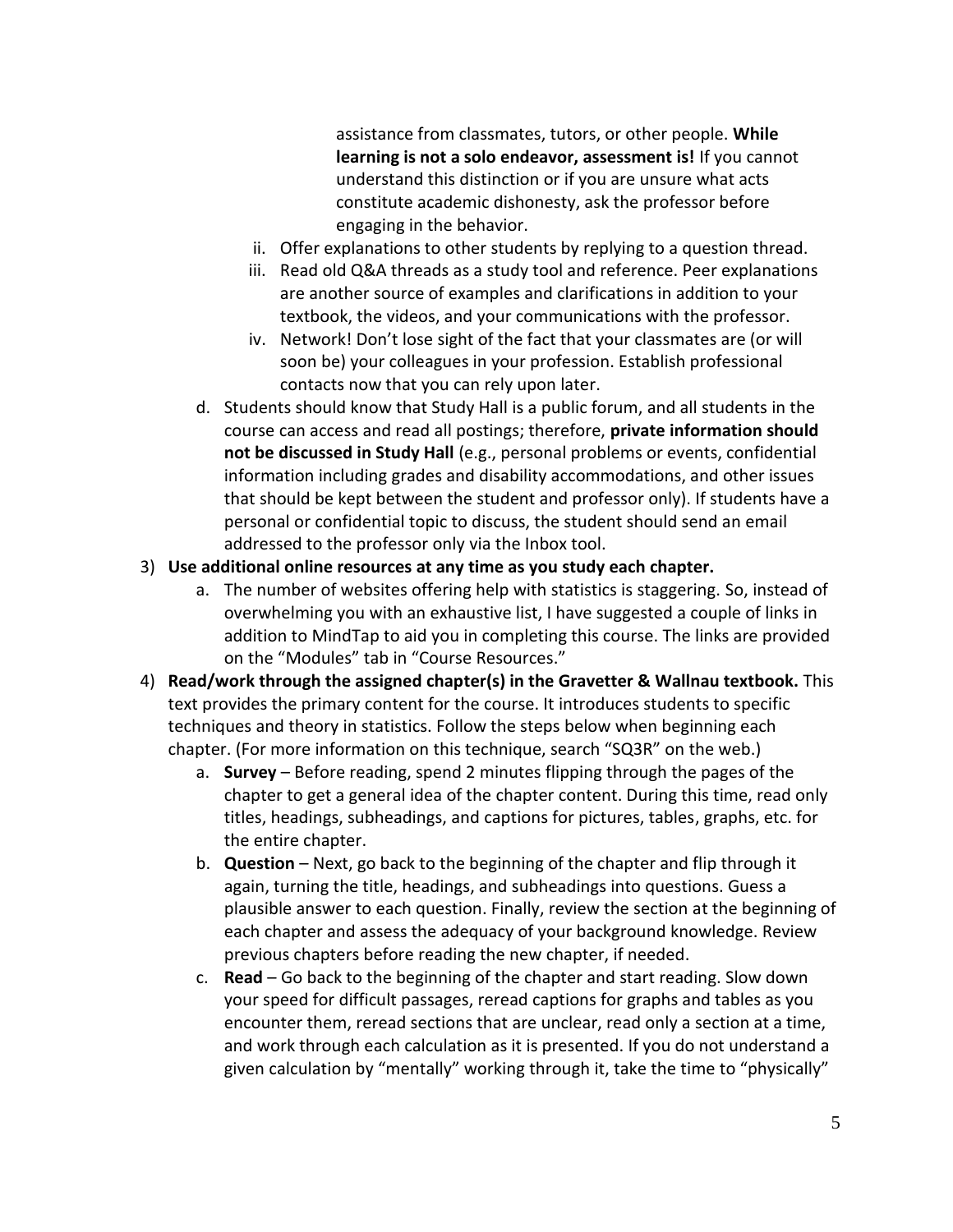(with paper and pencil) work through it. Stop reading at each "Learning Check" to recite (see next step).

- d. **Recite** At the end of each section, stop reading and go back to take notes from the text, writing them in your own words. Do not copy notes verbatim from the text. Use the publisher provided PowerPoint slides to organize the notes you take from each chapter. Next, work the problems presented at each "Learning Check" in the text. Completing these checks will identify the material you may not fully understand, so you can immediately review it. You will be unable to understand later concepts without first understanding initial concepts**. The material in this class is cumulative.** You must understand each calculation and its rationale as you encounter it because it will form the foundation for more sophisticated techniques later.
- e. **Review** Use the odd-numbered "Problems" at the end of each chapter to review the material for that chapter. Work the odd-numbered problems for each chapter and check your work. Answers are provided for the odd-numbered problems in the back of the text. Similar problem sets will be assigned as Homework through MindTap, which also includes practice problems with solutions.

# 5) **Use the PowerPoint (PPT) slides for each chapter to take notes from the text on them.**

a. See the 'Recite' section of the SQ3R method above for taking notes as you read the text. The use of these slides is optional. Some students prefer to take notes on the slides; others prefer to use only the text. Use the technique that works best for you.

# **6) Watch the instructional video(s) that accompany each chapter as you study the text.**

- a. The professor filmed short video segments to demonstrate examples of the analyses presented in the text. The intent of the videos is NOT to replace the text but to walk students through the process of setting up a problem and finding its solution to supplement the ready-made solutions presented in the textbook.
- b. Many students find it puzzling that the completed problems in the text seem so easy and obvious while beginning a problem on a blank piece of paper is so difficult and confusing. The videos will guide students from a blank page to a completed problem with the goal of bringing the problem 'to life.'
- c. Students can watch each video and work the problems with the professor just as they would in a face-to-face course. But, unique to an online course, students have the ability to pause the video to finish working calculations at their own pace, and students can repeat segments of the video as many times as needed.
- **7) Make an appointment for virtual office hours (synchronous communication) or email the professor (asynchronous communication) for assistance when needed.**
	- a. The professor will log on to the class daily on weekdays (Monday through Friday), unless otherwise announced. The professor will respond as quickly as possible to emails, usually within two business days. All course-related email should be conducted through the "Inbox" tool linked on the left menu bar.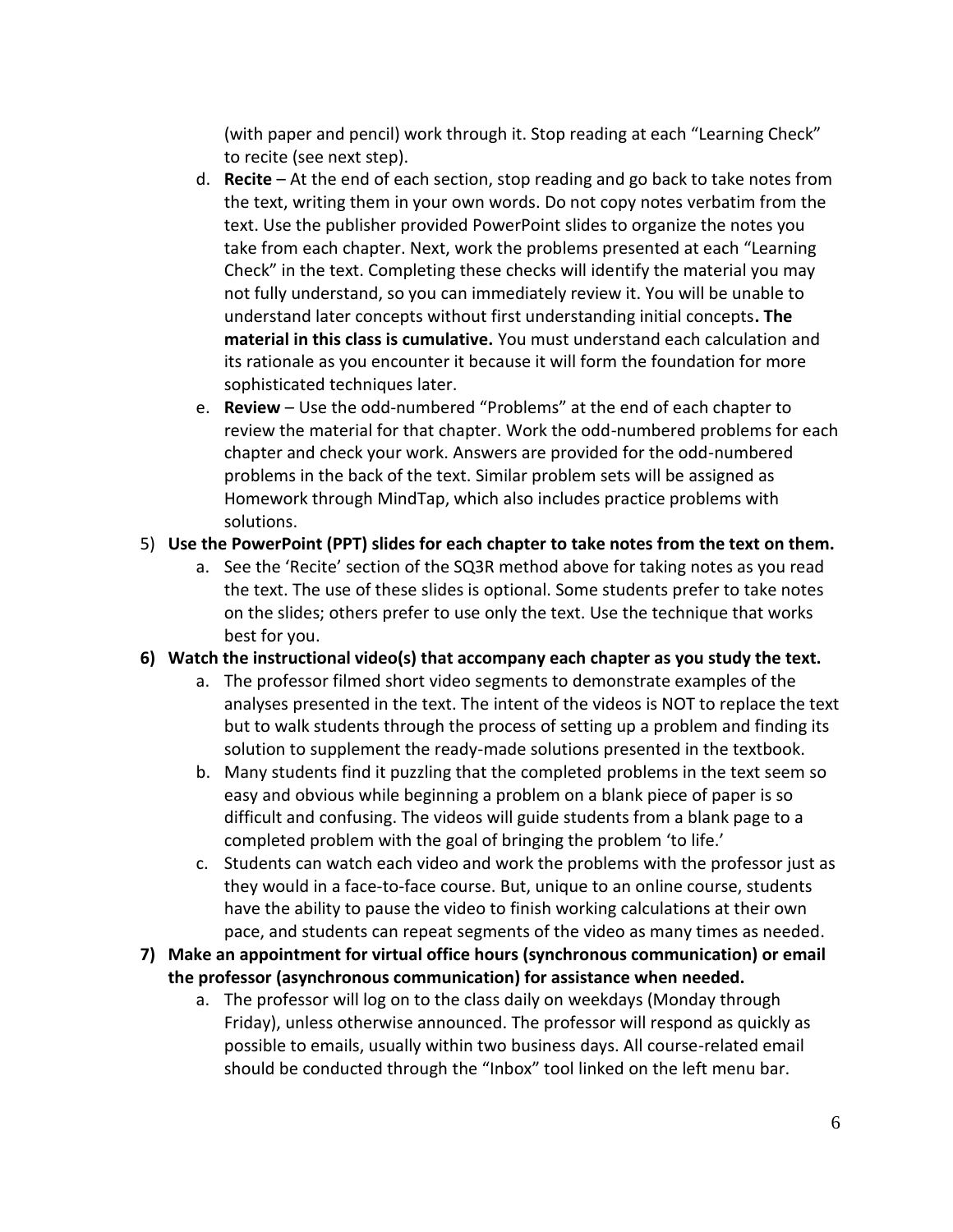b. In addition, the professor will hold synchronous, online office hours as requested by appointment using MS Teams. During these office hours, students may log on and interact with the professor in real time. Students will need a headset with microphone (or speakers and a microphone) to use this option on their computers, or students can dial into the session on their phones. If using a computer, students should use a headset if possible when speaking in the environment to reduce echo and feedback, and students should use a wired (not wireless) internet connection. MS Teams is linked on the left menu bar in class.

# **8) Write the Concept Application Discussion for each module.**

- a. Concepts that are critical to grasp or are typically challenging for students are identified in the Concept Application Discussion prompts. Students are to select any concept of their choice and write an explanatory paragraph about it. Each paragraph should be between 8-12 sentences, should be well-organized, and should fully explain the concept.
- b. Classmates will read and discuss concept explanations in the discussion forums in class after initial posts are submitted. Students should write and review those concepts they find most challenging to get the most learning benefit from the assignment.
- c. Initial posts are due by the end of the day on Thursdays (i.e., 11:59pm CST) prior to the close each Module. Replies to initial posts are due with the remaining assignments on Mondays by 8:00am CST.

# **9) Complete the Homework problems for each chapter.**

a. Only after thoroughly reading the text, working the "Learning Check" problems in the text, and reviewing the problems at the end of the chapter, students should complete the problem sets assigned in MindTap. This site delivers practice problems with explanations (optional) and assigned homework problems (required). For your homework problems, MindTap provides grading feedback and explanations for each problem at the deadline for the assignment. Immediate feedback is available for the practice problems in MindTap.

# **10) Complete the SPSS Assignments from the G&S textbook for each module.**

- a. This text provides a thorough explanation for using the computer software Statistical Package for the Social Sciences (SPSS) to perform statistical analyses of data using a computer.
- b. Students should not only read this text, but students should also follow along with each step using the SPSS program itself. Students will be unable to fully understand how to use SPSS by merely reading the textbook. Students should work with the SPSS program on a computer, using the textbook as a reference.
- c. To practice the techniques in the Green and Salkind textbook, students will submit labeled SPSS output of assigned statistical analyses. Students will use SPSS to perform virtually every statistical procedure we learn to compute by hand in the course. The hand computations reveal what the SPSS program does "behind the scenes." In future school work and professions, students will be more likely to use computer programs such as SPSS to perform statistical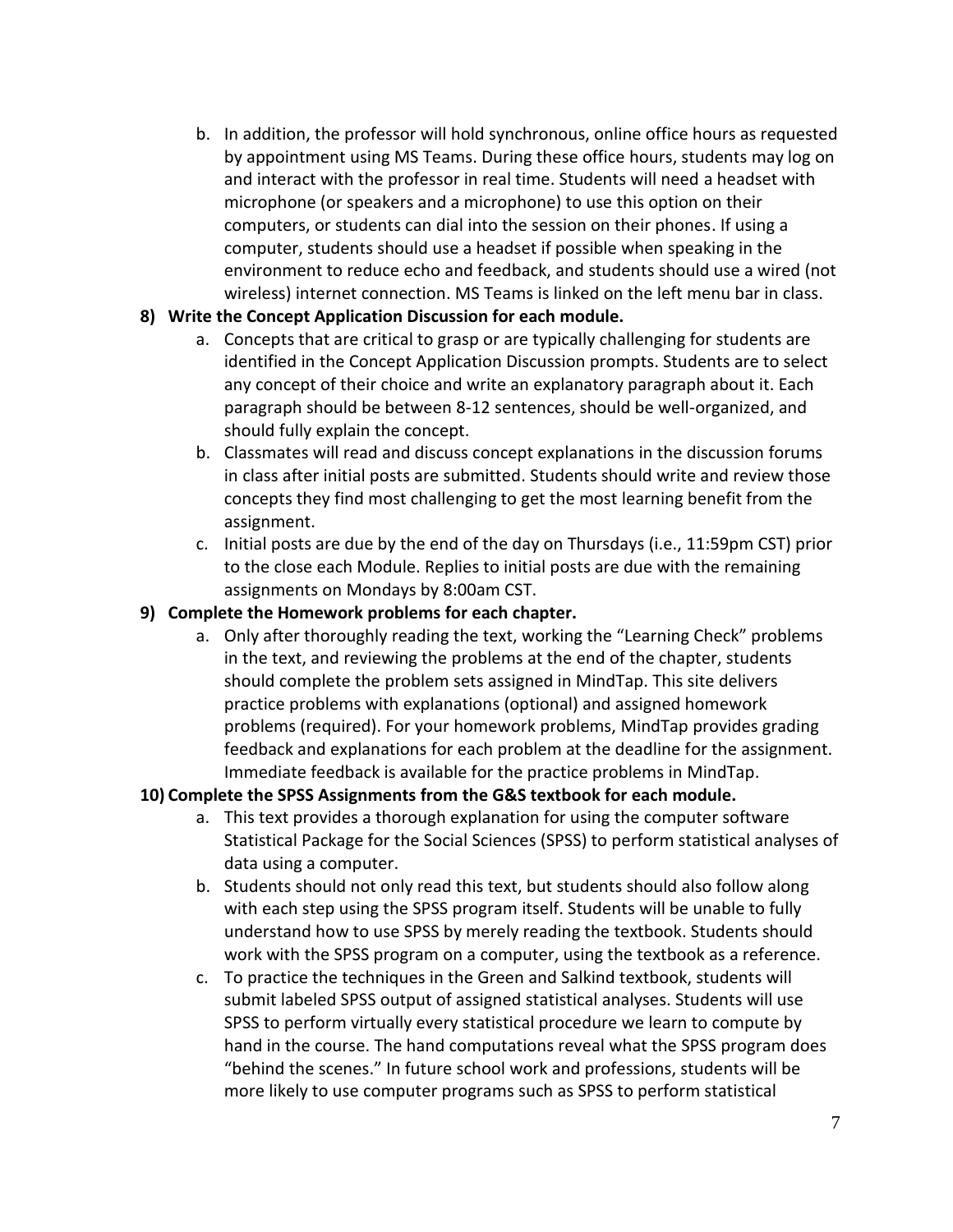analyses; however, numbers on a page are meaningless unless students understand what the data means and know how to interpret it. Therefore, both hand calculations and software calculations of data are integrated in this course.

# **11) Write the APA Style Results Section for selected modules.**

- a. After the reading, discussion, practice, and homework assignments are complete, students should have a solid understanding of chapter content. The next step in the learning process is to interpret the results of statistical analyses in sentence form. The APA style Results sections for a completed analysis involve explanation of statistical analyses and outcomes that are appropriate for inclusion in a manuscript submitted for publication (e.g., thesis or research article). Students may reference published works for examples and use the APA style instructions provided in the G&S, G&W, and APA texts.
- b. Students should create a folder on their computers to save and chronologically order all of their completed APA Style Results Sections as they may be very valuable to students in subsequent coursework.
- c. All Results sections must be completed independently and written in a student's own words. Any evidence of collaboration or plagiarism will result in no credit for the assignment. The length of each assignment will vary based on the analysis.
- d. All Results sections should be written in APA style and submitted through Canvas.

# **12) Write the Research Article Analysis for selected modules.**

- a. As the semester progresses, students will research, read, and summarize demonstrations of selected statistical tests in peer-reviewed, published research articles. Students will use the library databases to research and locate four empirical reports to summarize. The purpose of the assignment is to provide examples of how statistical tests are used to inform decisions in research contexts in students' fields of interest.
- b. The analyses will be submitted as an assignment in Canvas.

# **13) Comprehensively review and take the Exams.**

- a. The final step of study will be completing five timed exams and a comprehensive final exam. Once an exam is started, it must be completed in the same session. Each exam will be comprised of questions that span several chapters. The material in this course is cumulative, and as such, all course content covered prior to an exam is testable material. On the Course Calendar, each exam is labeled with the chapters that will be the primary focus of the exam. However, students should realize that calculations learned in earlier chapters will also appear on exams though the specific chapter where the calculation was first introduced may not be listed.
- **b. When completing exams, students should use a hardwired internet connection, NOT a wireless connection.**
- c. Links to Exams are available in Canvas on the "Modules" tab.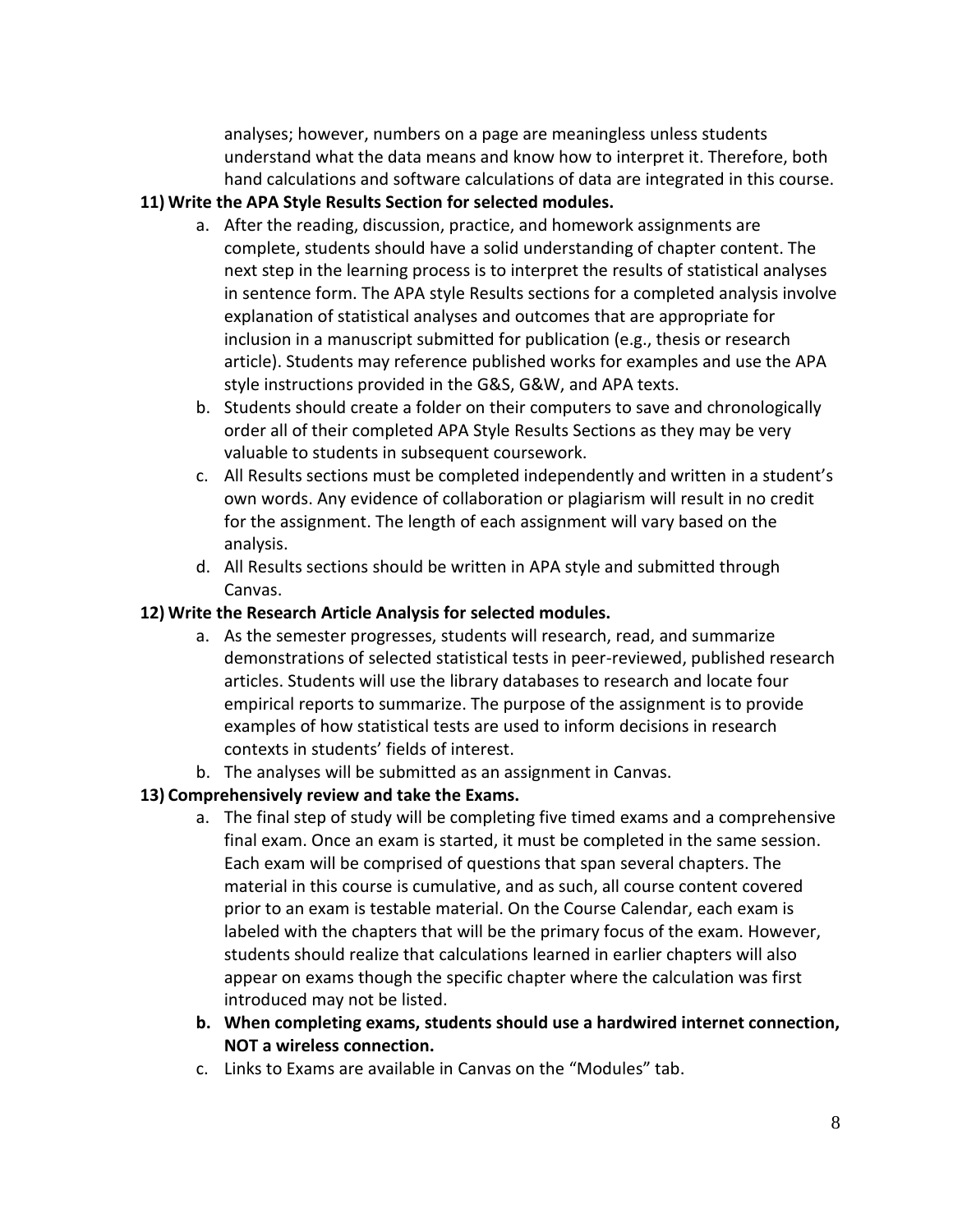#### **Course Assignments**

*Concept Application Discussions (14.0% of Overall Course Grade)* **(10 points each, 14 assignments due)***.* Active online participation in diverse learning activities that are delivered throughout the learning process is expected in this course. One of these activities is the class-wide, concept discussion forums. Students are expected to write a brief (8-12 sentences) explanation of one of the critical concept prompts provided by the professor in the **student's own words** (quoting from the textbook will not receive credit), and submit the explanation of the concept each week in the corresponding module's discussion forum in Canvas. The professor identified concepts in each module that are critical for students to understand. Writing, reading others' posts, and discussing these concepts will help students recognize and clarify their understanding of concepts as they progress through the course. The following rubric will be used to grade discussion forum participation and concept explanations. Post Content:

0 = no post; or post is not explicitly related to an assigned prompt

1 = concept is stated in post; relevant terms are not defined; concept is not explained

2 = concept is stated in post and relevant terms are defined but a clear explanation of the concept is missing; or concept is stated in post and a clear explanation of the concept is provided but relevant terms are not defined 3 = concept is stated in post; relevant terms are defined; a clear explanation of the concept is provided

4 = concept is stated in post; relevant terms are defined; a clear explanation of the concept is provided; and illustrative examples or applications of the concept are provided

Reply Content (two required):

0 = no reply; reply merely states agreement with post content or indicates "good job;" reply contains inaccurate information

1 = reply merely restates content of the original post but adds no new information

2 = reply adds new information and extends the consideration of the concept beyond what has already been posted

Writing Standards (Post and Replies):

0 = no post; several writing and usage errors interfere with comprehension of the explanation

1 = some grammatical errors distract the reader and slow comprehension of the explanation

2 = few grammatical errors if any; errors do not interfere with comprehension or distract reader

# *Chapter Homework Problems (17.0% of Overall Course Grade)* **(10 points each, 17 assignments due)***.* Problem sets are assigned as homework in MindTap. All homework assignments must be completed independently. To complete homework, students may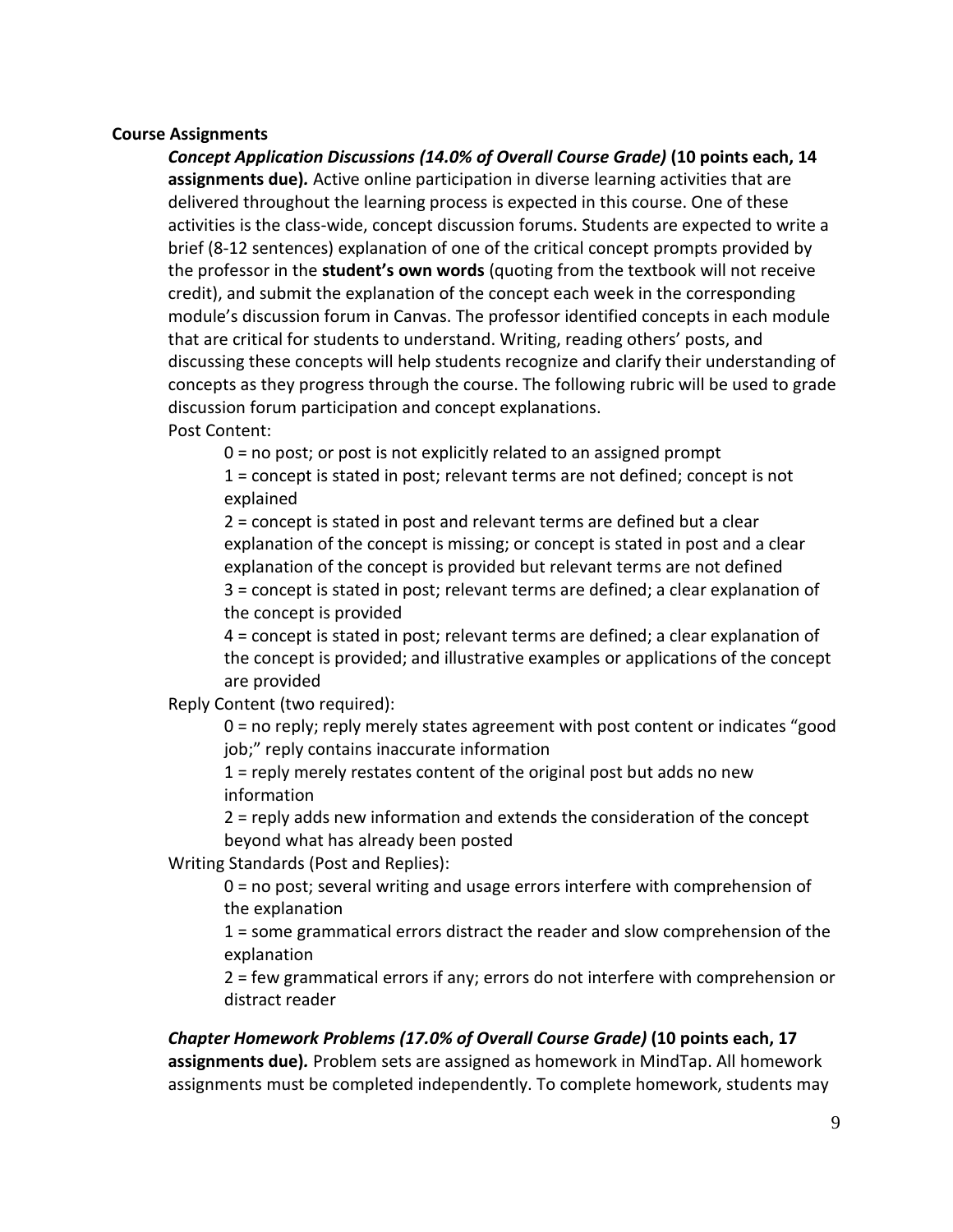use textbooks, notes, calculators, and internet resources, but students may not use other people (i.e., classmates, friends, tutors) as resources to complete graded assignments.

*SPSS Assignments (15.0% of Overall Course Grade)* **(15 points each, 10 assignments due)***.* Each week students will perform analyses using SPSS software and will submit 10 assignments through the course of the semester. The initial assignments for SPSS (Units 1 through 4) are intended to allow students to gain familiarity with the program. Then, beginning with Unit 5, students will begin to submit graded assignments. Credit will be awarded only for properly labeled assignments as indicated on each set of instructions. Without labels, there is no evidence that students have examined the output, and there is no evidence that students can interpret the output. To meet the goals of this assignment, it is not sufficient that students are able to generate SPSS output. Thus, students who submit SPSS output that is not labeled as specified in each assignment will not receive credit for their submissions. Labels to include on all SPSS output are explicitly stated in each assignment and vary depending on the type of analysis conducted. Points awarded for each label are stated on each assignment.

*APA Style Results Sections (12.5% of Overall Course Grade)* **(25 points each, 5 assignments due)***.* For selected inferential analyses performed in the course, students will write APA style Results sections that state statistical conclusions from numerical results of each analysis in sentence format. The Results sections will be graded using the following grading rubric.

Statement of Variables in Test (Independent and Dependent) 0 1 2 3 Statement of Statistical Test 0 1 2 3 Statement of Alpha Level Used for Statistical Test 0 1 2 Report of Descriptive Statistics for Groups in Test (*n, M, SD* for all groups) 0 1 2 3 APA Formatting of Descriptive Statistics 0 1 2 Report of Statistical Test Results 0 1 2 APA Formatting of Statistical Test Results 0 1 2 Narrative Interpretation of Test Results 0 1 2 3 4 APA Formatting – General 0 1 2 Grammar and Expression 0 1 2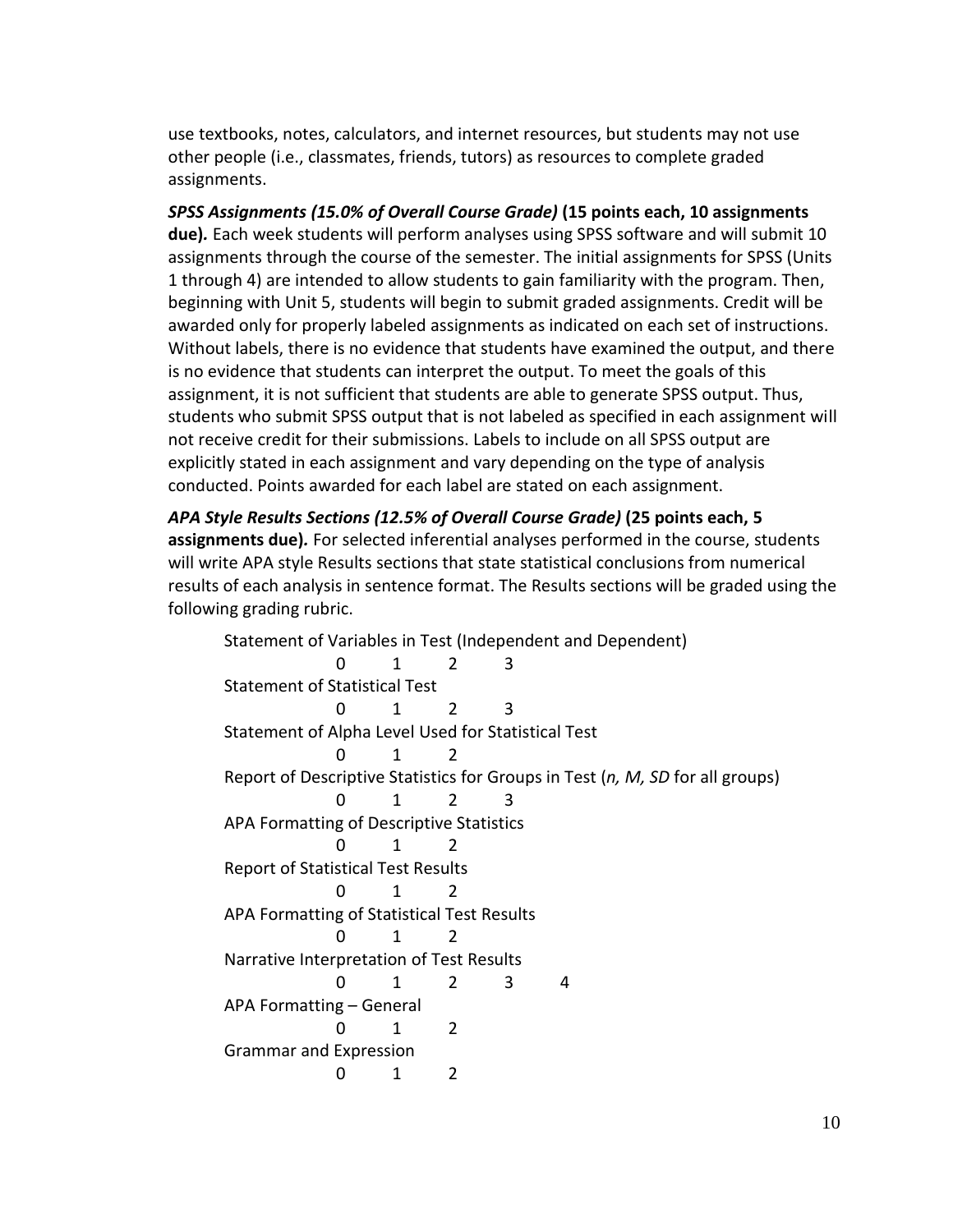*Research Article Analysis (10.0% of Overall Course Grade)* **(25 points each, 4 assignments due)***.* After researching and identifying a demonstration of the specified statistical test in a published research article, students will summarize the major sections of the article according to the format provided in an essay exercise. Students should use the grading rubric provided with the assignment to guide their writing.

*Examinations (22.5% of Overall Course Grade)* **(45 points each, 5 assignments due)***.* Exams that include theoretical, definitional, and computational problems will be given at regular intervals during the semester (see Course Calendar). These tests will cover content from the assigned chapters and activities listed in the Course Calendar. Material in this class is cumulative so exams will include the use of information from previous chapters in addition to those stated for the exam. **Students should use a hard wired internet connection when taking all exams.** Wireless connections "blink," and when they do, students will be logged out of the exam and not permitted to resume. If using a laptop, turn off the wireless switch. Computers should be physically plugged into the internet port on the wall with an internet cable for exams.

*Comprehensive Final Examination* (**9***.0% of Overall Course Grade)* **(90 points each, 1 assignment due).** A comprehensive final examination that includes all content discussed in the course will be given during final exam week. In addition to a review of course material, the exam will require students to determine the appropriate statistical test for a research question and analysis of a data set to address the research question. Students may use textbooks, notes, and calculators when completing the exam. However, all exams must be completed independently. Direct all questions to the professor of the course.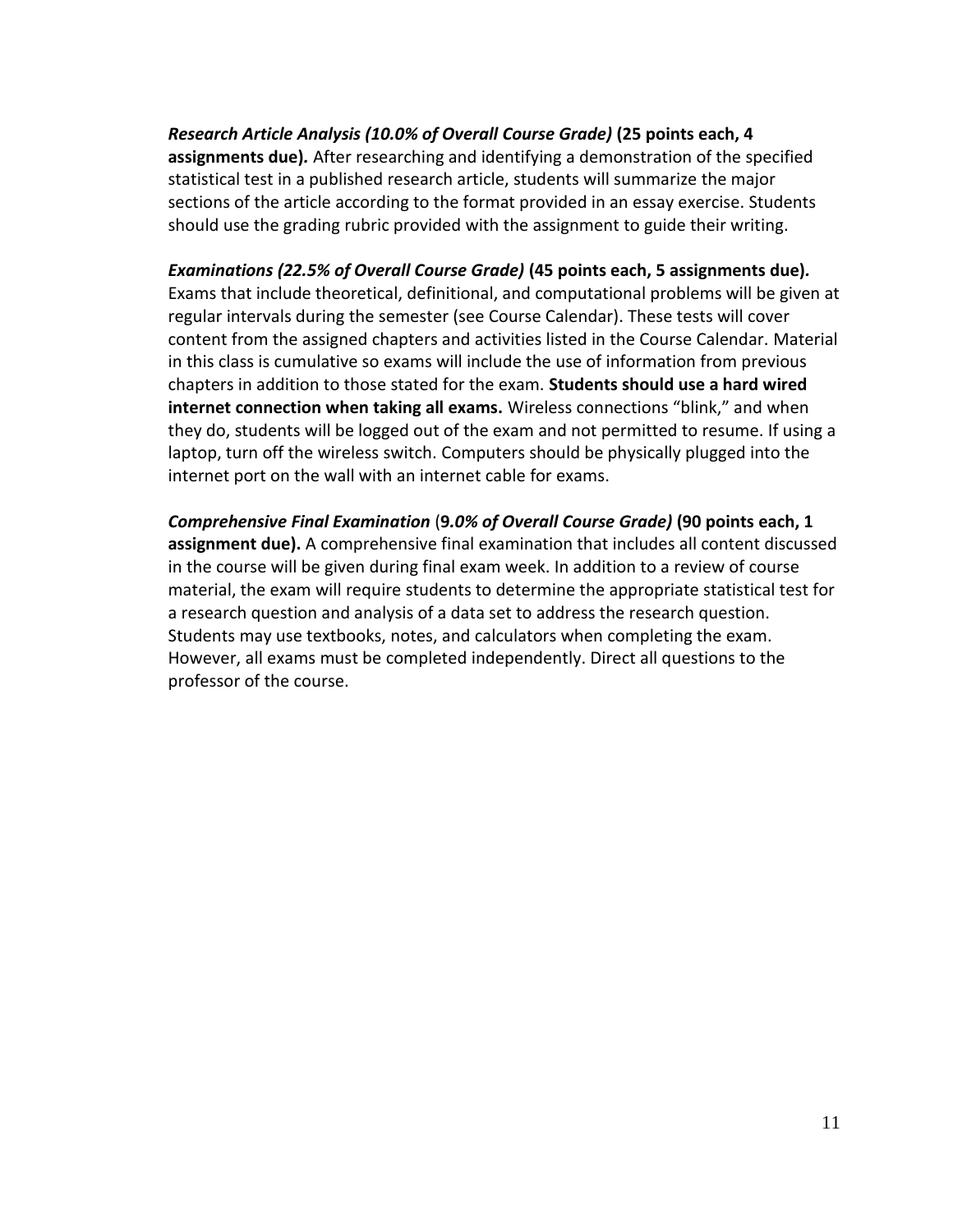#### **Grading Criteria Rubric and Conversion**

**Table 1 Assignments and Point Values**

| Assignment                            | Number Due | Points | <b>Points Total</b> | Percentage |
|---------------------------------------|------------|--------|---------------------|------------|
|                                       |            | Each   |                     |            |
| <b>Concept Application Discussion</b> | 14         | 10     | 140                 | 14.0       |
| <b>Chapter Homework Problems</b>      | 17         | 10     | 170                 | 17.0       |
| <b>SPSS Assignments</b>               | 10         | 15     | 150                 | 15.0       |
| <b>APA Style Results Sections</b>     | 5          | 25     | 125                 | 12.5       |
| Research Article Analysis             | 4          | 25     | 100                 | 10.0       |
| Exam 1                                | 1          | 45     | 45                  | 4.5        |
| Exam 2                                | 1          | 45     | 45                  | 4.5        |
| Exam 3                                | 1          | 45     | 45                  | 4.5        |
| Exam 4                                | 1          | 45     | 45                  | 4.5        |
| Exam 5                                | 1          | 45     | 45                  | 4.5        |
| Comprehensive Final Exam              | 1          | 90     | 90                  | 9.0        |
|                                       |            |        | 1000                | 100%       |

#### **Posting of Grades**

#### *Grading Scale*

**Table 2 Grades**

Grades are not 'given' in this course; they are earned. Students earn grades by actively utilizing course content to learn the material (i.e., Concept Application Discussions, Homework Problems, and SPSS Assignments) and by demonstrating their grasp of subject-matter content on written assignments (i.e., APA Style Results Sections, Research Article Analysis) and exams. Grades are determined based on the percentage of points earned on each assignment and the assignment's weight toward the overall course grade.

| Grade | University Definition | Percentage  |
|-------|-----------------------|-------------|
| А     | Excellent             | 90-100      |
| B     | Good                  | 80-89       |
| C     | Fair                  | 70-79       |
| D     | <b>Not Passing</b>    | 60-69       |
|       | Failing               | 59 or below |
|       |                       |             |

#### *Grade Posting*

All students' grades will be posted in the Canvas Grade Center after the assignment due date has passed. Grades on Homework Problems will also be available in the MindTap grade book immediately after the assignment's due date has passed. On the SPSS and writing assignments, the professor will begin reading, grading and recording grades on the Monday they are due and will have all grades posted within one week. Students should regularly monitor their grades in the Canvas Grade Center, and *students should not hesitate to ask the professor about any grade*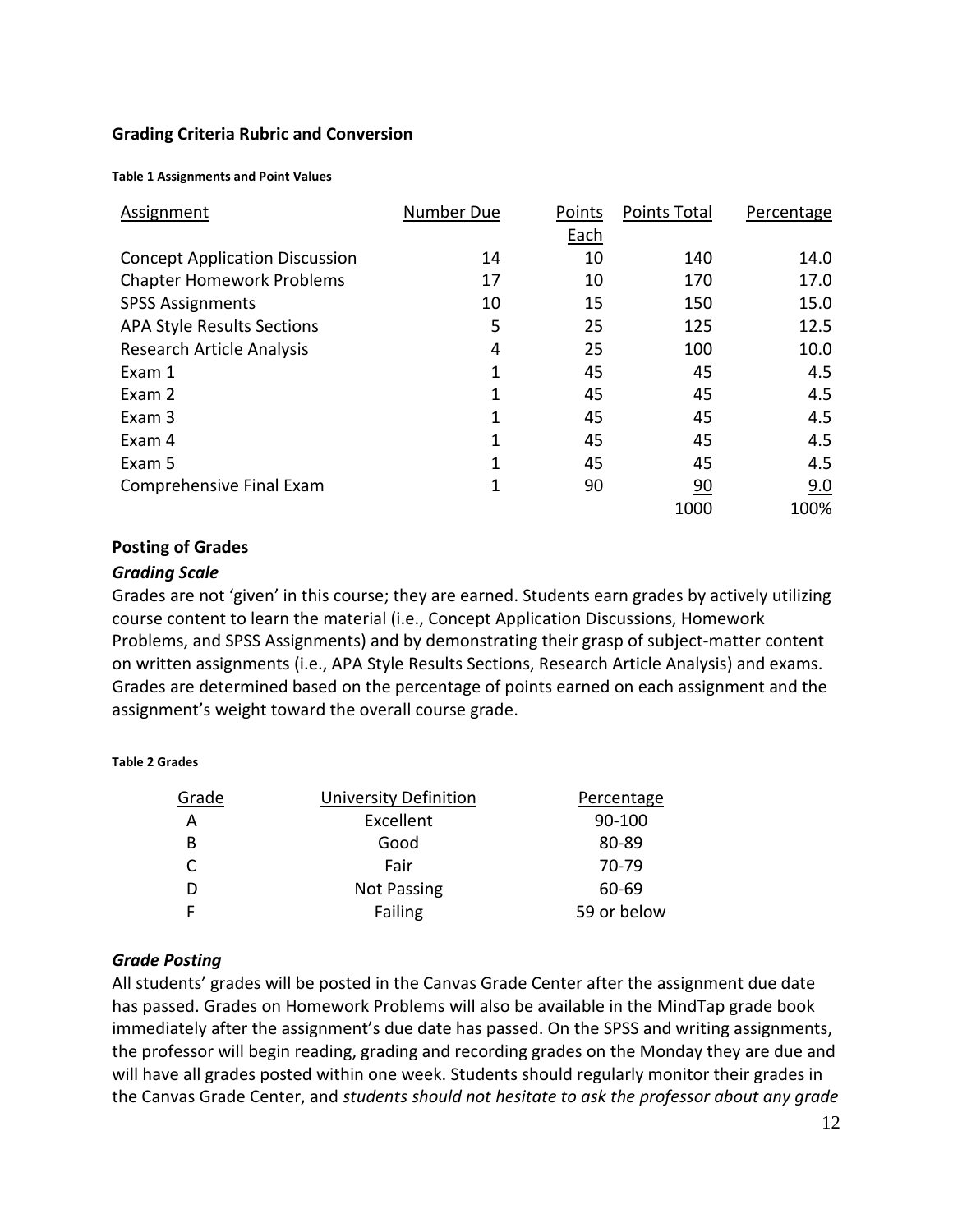*or concern*.

#### **Grading Policies**

Students are responsible for meeting the course requirements as scheduled for each module in the course calendar. **Assignments submitted after the due date will not receive full credit**. A 25% penalty per day will be imposed on all assignments submitted after the deadline. Specifically, assignments submitted after the deadline on the due date will receive a 25% penalty, assignments submitted more than 24 hours after the deadline will receive a 50% penalty, assignments submitted more than 48 hours after the deadline will receive a 75% penalty, and assignments submitted more than 72 hours after the deadline will receive no credit though the professor will still provide feedback on the assignment.

All assignments must be written in a student's own words. No credit will be awarded for quoted or plagiarized material on any assignment. **Quoting or paraphrasing that closely mirrors the source (textbook or other reference material) will receive no credit even if properly cited. Students must write original sentences conveying the information they have learned to the reader (i.e., paraphrasing) and properly cite the source of the information to receive credit for writing.** 

All assignments should be written in proper APA style. Students must follow the APA style guidelines provided in the *Publication Manual* and use online style resources provided by the [American Psychological Association](http://www.apastyle.org/) at www.apastyle.org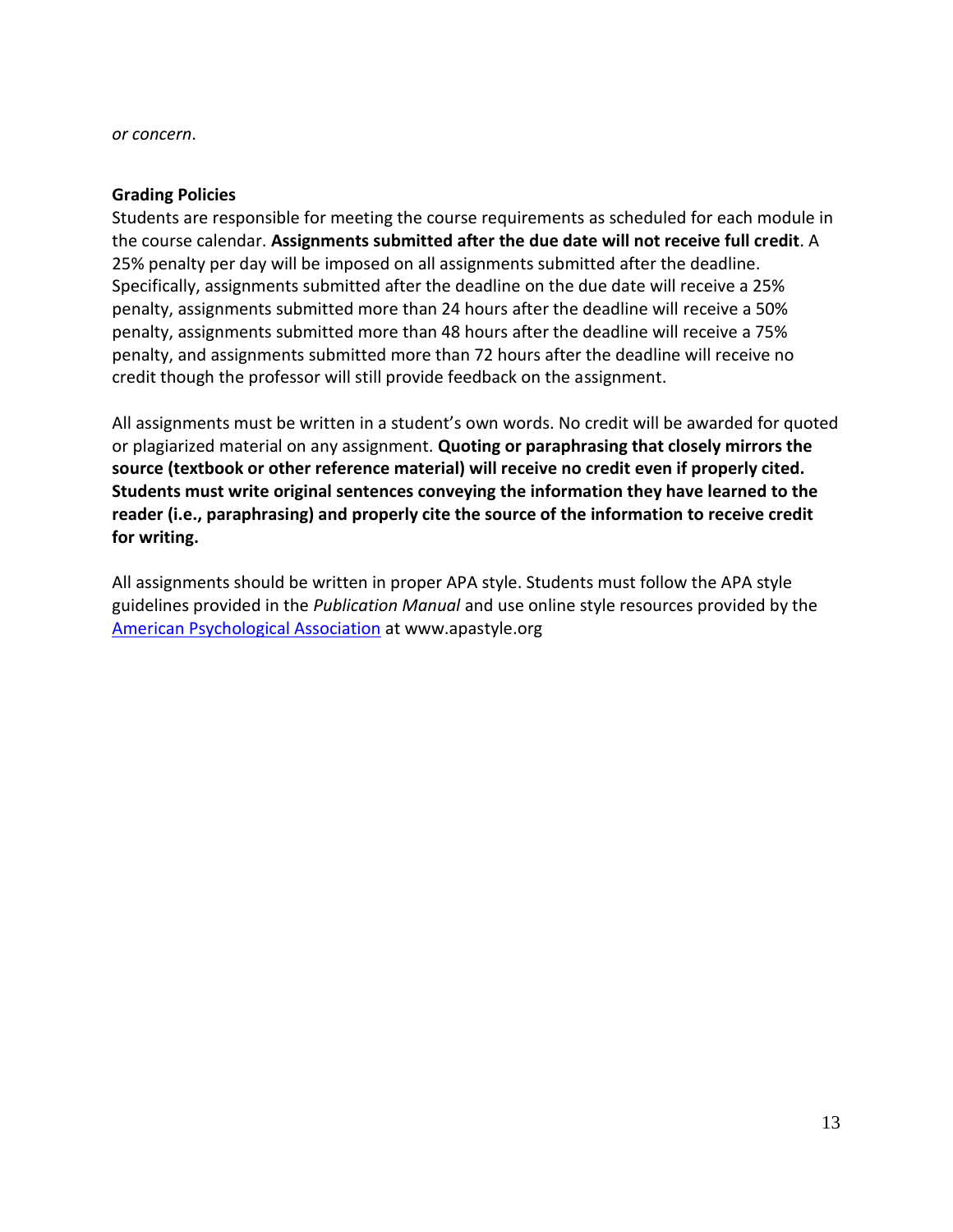#### **COURSE OUTLINE AND CALENDAR**

#### **Table 3 Course Outline and Calendar**

| Week                                | <b>Module</b>                                                          | <b>Instructional Activities</b>                                                                                                                                                                 | <b>Assignments Due</b>                                                                                                                                                                                           |
|-------------------------------------|------------------------------------------------------------------------|-------------------------------------------------------------------------------------------------------------------------------------------------------------------------------------------------|------------------------------------------------------------------------------------------------------------------------------------------------------------------------------------------------------------------|
| January 13<br>through<br>January 18 | <b>Getting Started</b><br>(Complete<br>before the<br>semester begins.) | Log on to Canvas and review syllabus<br>Establish library access from home<br>Create a quiet study environment<br>Resolve all computer difficulties<br>Find 2 'back-up' computers<br>w/internet | All assignments are due<br>by 8:00am CST on<br>Mondays except for initial<br>discussion posts which<br>are due by the end of the<br>day on Thursdays (i.e.,<br>11:59pm CST) prior to the<br>close of the Module. |
| January 18                          | Module 1:                                                              | Read G&W Chapter 1                                                                                                                                                                              |                                                                                                                                                                                                                  |
| (12:30am)<br>through                | Introduction to<br><b>Statistics</b>                                   | Complete Homework Problems Ch 1                                                                                                                                                                 | Ch 1 Homework Problems                                                                                                                                                                                           |
| January 24                          |                                                                        | Read G&W Chapter 2                                                                                                                                                                              | Ch 2 Homework Problems                                                                                                                                                                                           |
| (8:00am)                            |                                                                        | Complete Homework Problems Ch 2                                                                                                                                                                 |                                                                                                                                                                                                                  |
|                                     |                                                                        |                                                                                                                                                                                                 | <b>Application Discussion</b>                                                                                                                                                                                    |
|                                     |                                                                        | Read/Work G&S SPSS Unit 1 (Lessons<br>1 through 4)                                                                                                                                              |                                                                                                                                                                                                                  |
|                                     |                                                                        |                                                                                                                                                                                                 |                                                                                                                                                                                                                  |
|                                     |                                                                        | <b>Write Application Discussion</b>                                                                                                                                                             |                                                                                                                                                                                                                  |
| January 21                          | Module 2:                                                              | Read G&W Chapter 3                                                                                                                                                                              |                                                                                                                                                                                                                  |
| (12:30am)                           | Descriptive                                                            | Complete Homework Problems Ch 3                                                                                                                                                                 | Ch 3 Homework Problems                                                                                                                                                                                           |
| through<br>January 31               | <b>Statistics</b>                                                      | Read G&W Chapter 4                                                                                                                                                                              | Ch 4 Homework Problems                                                                                                                                                                                           |
| (8:00am)                            |                                                                        | Complete Homework Problems Ch 4                                                                                                                                                                 |                                                                                                                                                                                                                  |
|                                     |                                                                        |                                                                                                                                                                                                 | <b>Application Discussion</b>                                                                                                                                                                                    |
|                                     |                                                                        | Read/Work G&S SPSS Unit 2 (Lessons                                                                                                                                                              |                                                                                                                                                                                                                  |
|                                     |                                                                        | 5 through 11)                                                                                                                                                                                   |                                                                                                                                                                                                                  |
|                                     |                                                                        | <b>Write Application Discussion</b>                                                                                                                                                             |                                                                                                                                                                                                                  |
|                                     |                                                                        |                                                                                                                                                                                                 |                                                                                                                                                                                                                  |
| January 28                          | <b>Module 3:</b>                                                       | Take Exam 1 (Chapters 1-4)                                                                                                                                                                      | Exam 1 (Chapters 1-4)                                                                                                                                                                                            |
| (12:30am)<br>through                | z-Scores                                                               | Read G&W Chapter 5                                                                                                                                                                              | Ch 5 Homework Problems                                                                                                                                                                                           |
| February 7                          |                                                                        | Complete Homework Problems Ch 5                                                                                                                                                                 |                                                                                                                                                                                                                  |
| (8:00am)                            |                                                                        |                                                                                                                                                                                                 | <b>Application Discussion</b>                                                                                                                                                                                    |
|                                     |                                                                        | Read/Work G&S SPSS Unit 3 (Lessons                                                                                                                                                              |                                                                                                                                                                                                                  |
|                                     |                                                                        | 12 through 15)                                                                                                                                                                                  |                                                                                                                                                                                                                  |
|                                     |                                                                        | <b>Write Application Discussion</b>                                                                                                                                                             |                                                                                                                                                                                                                  |
|                                     |                                                                        |                                                                                                                                                                                                 |                                                                                                                                                                                                                  |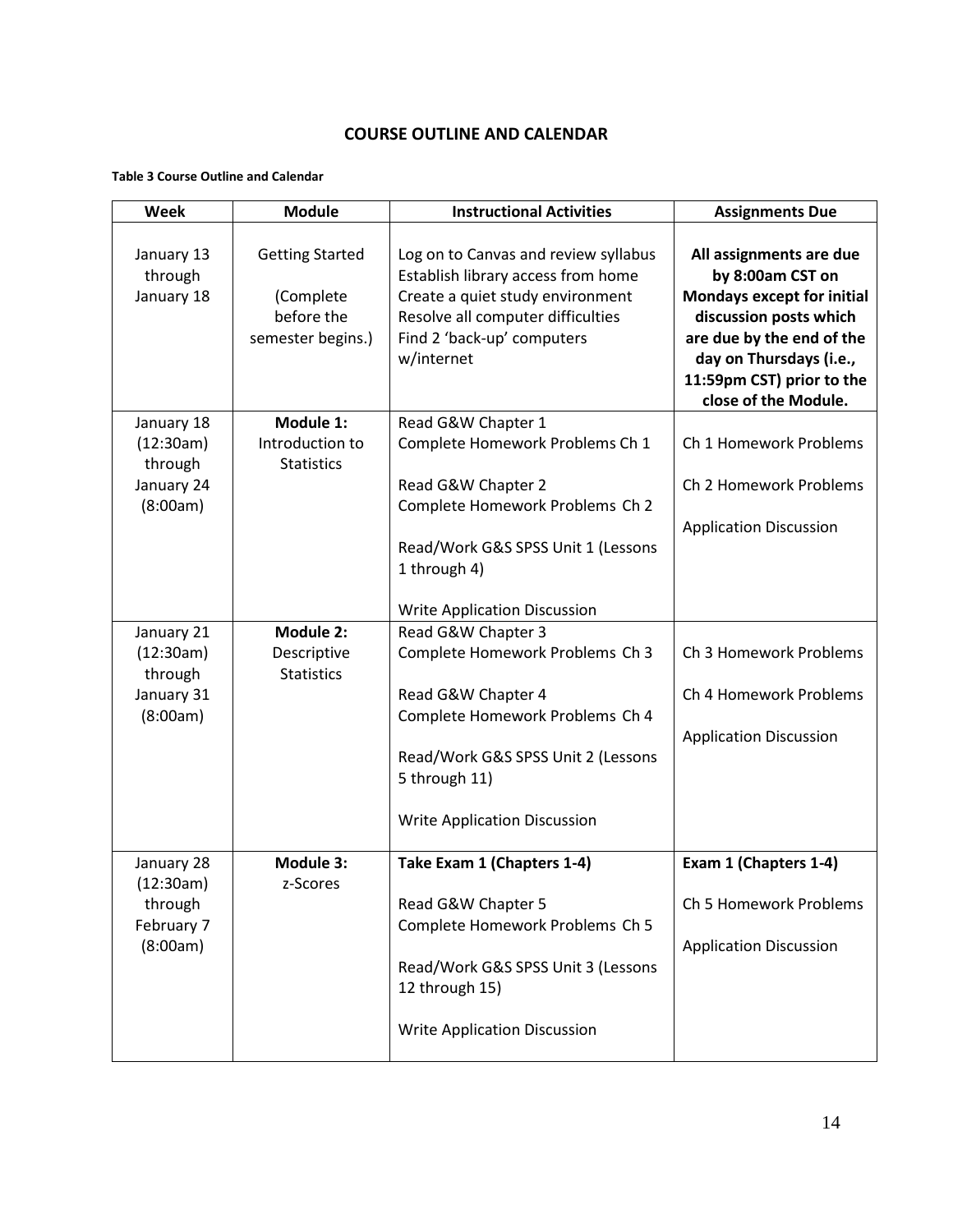| Week                    | <b>Module</b>             | <b>Instructional Activities</b>     | <b>Assignments Due</b>         |  |
|-------------------------|---------------------------|-------------------------------------|--------------------------------|--|
| February 4              | <b>Module 4:</b>          | Read G&W Chapter 6                  |                                |  |
| (12:30am)<br>through    | Probability<br>and        | Complete Homework Problems Ch 6     | Ch 6 Homework Problems         |  |
| February 14             | Samples                   | Read G&W Chapter 7                  | Ch 7 Homework Problems         |  |
| (8:00am)                |                           | Complete Homework Problems Ch 7     |                                |  |
|                         |                           |                                     | <b>Application Discussion</b>  |  |
|                         |                           | Read/Work G&S SPSS Unit 4 (Lessons  |                                |  |
|                         |                           | 16 through 18)                      |                                |  |
|                         |                           |                                     |                                |  |
|                         |                           | <b>Write Application Discussion</b> |                                |  |
| February 11             | <b>Module 5:</b>          | Read G&W Chapter 8                  | Ch 8 Homework Problems         |  |
| (12:30am)<br>through    | <b>Hypothesis Testing</b> | Complete Homework Problems Ch 8     |                                |  |
| February 21             |                           | Read/Work G&S SPSS Unit 5 (Lessons  | <b>SPSS Frequency Analysis</b> |  |
| (8:00am)                |                           | 19 through 21)                      | (Lesson 20)                    |  |
|                         |                           |                                     |                                |  |
|                         |                           | <b>Write Application Discussion</b> | <b>Application Discussion</b>  |  |
|                         |                           | Write Research Article Analysis     | <b>Article Analysis</b>        |  |
|                         |                           |                                     |                                |  |
| February 18             | Module 6:                 | Take Exam 2 (Chapters 5-8)          | Exam 2 (Chapters 5-8)          |  |
| (12:30am)               | Introduction to the       |                                     |                                |  |
| through                 | t Statistic               | Read G&W Chapter 9                  |                                |  |
| February 28<br>(8:00am) |                           | Complete Homework Problems Ch 9     | Ch 9 Homework Problems         |  |
|                         |                           | Read/Work G&S SPSS Lessons 21 and   | SPSS One-Sample t Test         |  |
|                         |                           | 22                                  | (Lesson 22)                    |  |
|                         |                           |                                     |                                |  |
|                         |                           | <b>Write Application Discussion</b> | <b>Application Discussion</b>  |  |
| February 25             | Module 7:                 | Read G&W Chapter 10                 |                                |  |
| (12:30am)               | Independent               | Complete Homework Problems Ch 10    | Ch10 Homework Problem          |  |
| through                 | Samples t Test            |                                     |                                |  |
| March 7                 |                           | Read/Work G&S SPSS Lesson 24        | SPSS Independent t Test        |  |
| (8:00am)                |                           |                                     | (Lesson 24)                    |  |
|                         |                           | <b>Write Application Discussion</b> | <b>Application Discussion</b>  |  |
|                         |                           |                                     |                                |  |
|                         |                           | Write APA Style Results Section     | <b>Results Section</b>         |  |
|                         |                           |                                     |                                |  |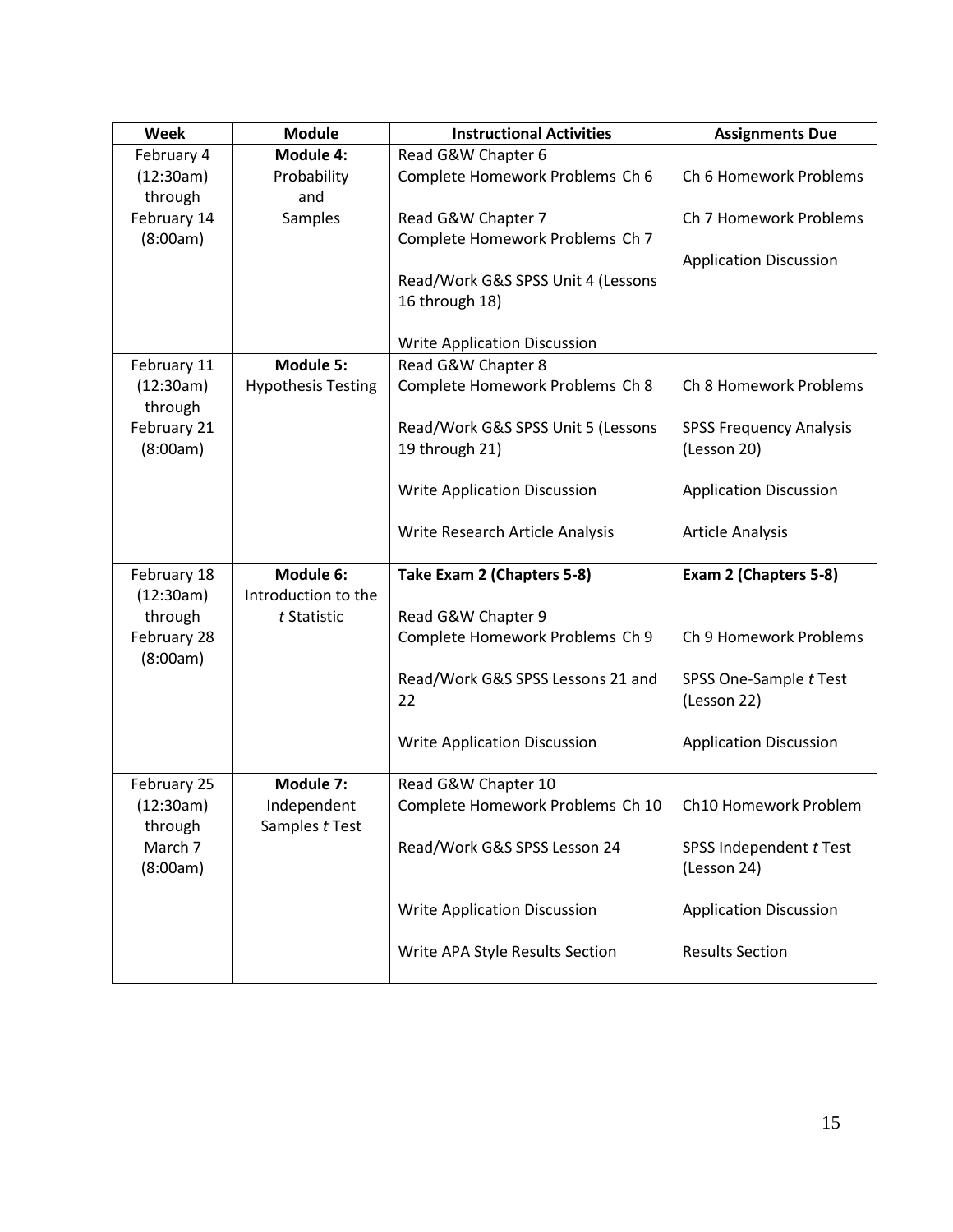| Week                          | <b>Module</b>               | <b>Instructional Activities</b>     | <b>Assignments Due</b>        |
|-------------------------------|-----------------------------|-------------------------------------|-------------------------------|
| March 4                       | Module 8:                   | Read G&W Chapter 11                 |                               |
| (12:30am)                     | Related Samples t           | Complete Homework Problems Ch 11    | Ch 11 Homework Problem        |
| through                       | Test                        |                                     |                               |
| March 14                      |                             | Read/Work G&S SPSS Lesson 23        | <b>SPSS Related t Test</b>    |
| (8:00am)                      |                             |                                     | (Lesson 23)                   |
|                               |                             |                                     |                               |
|                               |                             | <b>Write Application Discussion</b> | <b>Application Discussion</b> |
|                               |                             | Write APA Style Results Section     | <b>Results Section</b>        |
|                               |                             |                                     |                               |
| March 14                      |                             |                                     |                               |
| through                       | <b>SPRING BREAK</b>         |                                     |                               |
| March 18                      |                             |                                     |                               |
| March 18                      | Module 9:                   | Take Exam 3 (Chapters 9-11)         | Exam 3 (Chapters 9-11)        |
| (12:30am)                     | Introduction to             |                                     |                               |
| through                       | <b>Analysis of Variance</b> | Read G&W Chapter 12                 |                               |
| March 28                      | (ANOVA)                     | Complete Homework Problems Ch 12    | Ch12 Homework Problem         |
| (8:00am)                      |                             | Read/Work G&S SPSS Lesson 25        | SPSS One-Way ANOVA            |
|                               |                             |                                     | (Lesson 25)                   |
|                               |                             |                                     |                               |
|                               |                             | <b>Write Application Discussion</b> | <b>Application Discussion</b> |
|                               |                             |                                     |                               |
| March 25                      | Module 10:                  | Read G&W Chapter 13                 |                               |
| (12:30am)                     | Repeated                    | Complete Homework Problems Ch 13    | Ch13 Homework Problem         |
| through                       | <b>Measures</b>             |                                     |                               |
| April 4                       | <b>ANOVA</b>                | Read/Work G&S SPSS Lesson 29        | <b>SPSS Repeated ANOVA</b>    |
| (8:00am)                      |                             |                                     | (Lesson 29)                   |
|                               |                             |                                     |                               |
| Graduation<br>Application for |                             | <b>Write Application Discussion</b> | <b>Application Discussion</b> |
| Ceremony                      |                             | Write APA Style Results Section     | <b>Results Section</b>        |
| Participation                 |                             |                                     |                               |
| Deadline                      |                             | Write Research Article Analysis     | <b>Article Analysis</b>       |
| March 25                      |                             |                                     |                               |
| April 1                       | Module 11:                  | Read G&W Chapter 14                 |                               |
| (12:30am)                     | Two-Factor                  | Complete Homework Problems Ch 14    | Ch14 Homework Problem         |
| through                       | <b>ANOVA</b>                |                                     |                               |
| April 11                      |                             | Read/Work G&S SPSS Lesson 26        | <b>SPSS Factorial ANOVA</b>   |
| (8:00am)                      |                             |                                     | (Lesson 26)                   |
|                               |                             |                                     |                               |
|                               |                             | <b>Write Application Discussion</b> | <b>Application Discussion</b> |
|                               |                             | Write APA Style Results Section     | <b>Results Section</b>        |
|                               |                             |                                     |                               |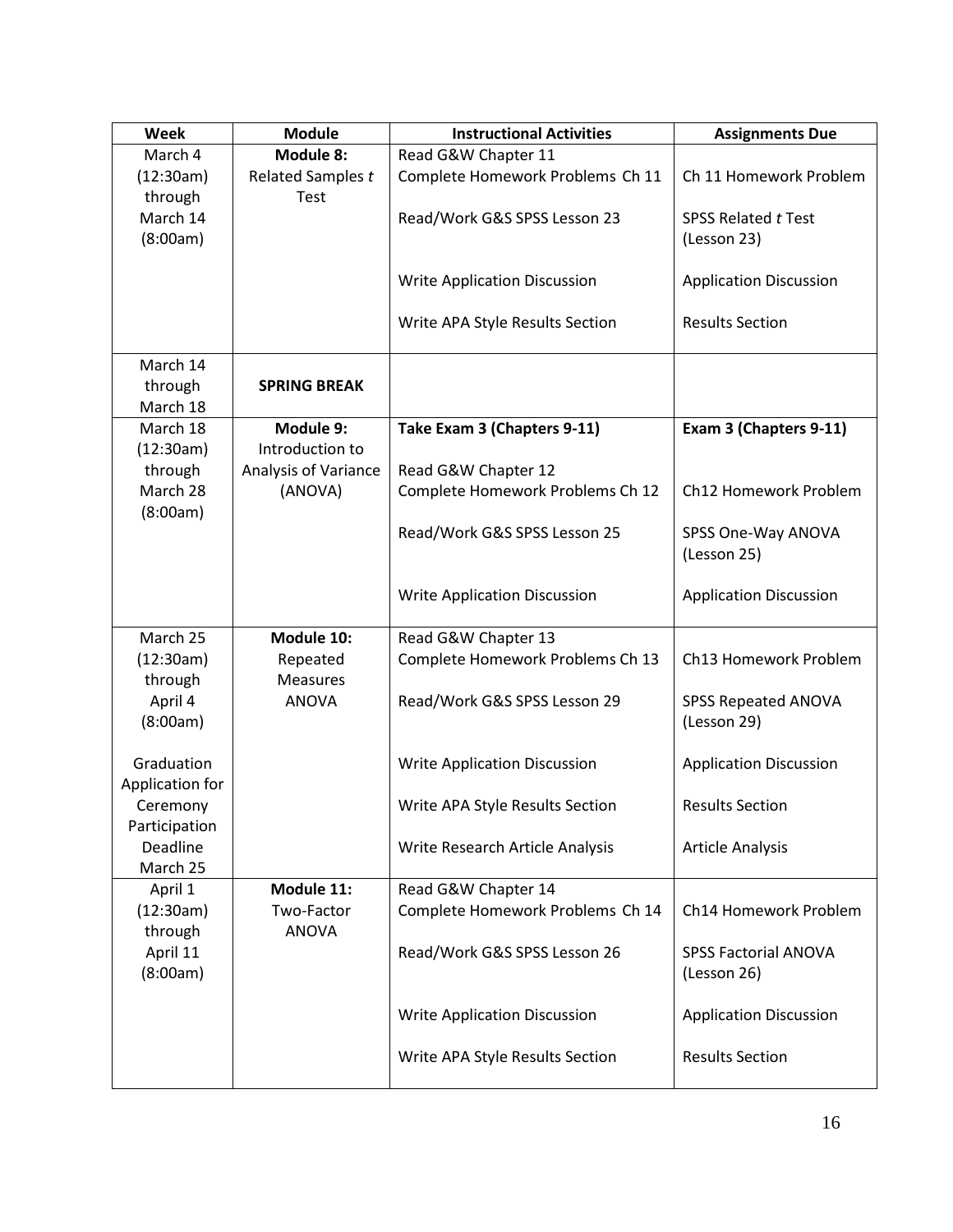| <b>Week</b>          | <b>Module</b>                 | <b>Instructional Activities</b>         | <b>Assignments Due</b>                |
|----------------------|-------------------------------|-----------------------------------------|---------------------------------------|
| April 8              | Module 12:                    | Take Exam 4 (Chapters 12-14)            | Exam 4 (Chapters 12-14)               |
| (12:30am)            | Correlation                   |                                         |                                       |
| through              |                               | Read G&W Chapter 15                     | Ch15 Homework Problem                 |
| April 18             |                               | Complete Homework Problems Ch 15        |                                       |
| (8:00am)             |                               |                                         | <b>SPSS Correlation</b>               |
|                      |                               | Read/Work G&S SPSS Lesson 31            | (Lesson 31)                           |
|                      |                               | <b>Write Application Discussion</b>     | <b>Application Discussion</b>         |
| April 15             | Module 13:                    | Read G&W Chapter 16                     |                                       |
| (12:30am)<br>through | Introduction to<br>Regression | Complete Homework Problems Ch 16        | Ch16 Homework Problem                 |
| April 25<br>(8:00am) |                               | Read/Work G&S SPSS Lessons 33 and<br>19 | <b>SPSS Regression</b><br>(Lesson 33) |
|                      |                               | <b>Write Application Discussion</b>     | <b>Application Discussion</b>         |
|                      |                               | Write Research Article Analysis         | <b>Article Analysis</b>               |
| April 22             | Module 14:                    | Read G&W Chapter 17                     |                                       |
| (12:30am)<br>through | Chi-Square Statistic          | Complete Homework Problems Ch 17        | Ch17 Homework Problem                 |
| May 2                |                               | Read/Work G&S SPSS Lessons 39, 40,      | SPSS Chi Square                       |
| (8:00am)             |                               | 41                                      | (Lesson 41)                           |
|                      |                               | <b>Write Application Discussion</b>     | <b>Application Discussion</b>         |
|                      |                               |                                         |                                       |
|                      |                               | Write APA Style Results Section         | <b>Results Section</b>                |
| April 29             | Module 15:                    | Take Exam 5 (Chapters 15-17)            | Exam 5 (Chapters 15-17)               |
| (12:30am)            | Wrap Up and                   |                                         |                                       |
| through<br>May 9     | Review                        | Write Research Article Analysis         | <b>Article Analysis</b>               |
| (8:00am)             |                               | <b>Review Course Material</b>           |                                       |
|                      |                               |                                         |                                       |
| May 9                | Module 16:                    | Take Comprehensive Final Exam           | Comprehensive Final                   |
| (8:00am)             | <b>Final Exam</b>             | (Chapters 1-17)                         | Exam                                  |
| through              |                               |                                         |                                       |
| May 13               |                               |                                         |                                       |
| (11:59pm)            |                               |                                         |                                       |

The professor reserves the right to amend this syllabus at any time. If revisions are necessary, the professor will make every effort to provide as much advanced notice as possible.

Important [University Dates:](https://www.tamuct.edu/registrar/academic-calendar.html) https://www.tamuct.edu/registrar/academic-calendar.html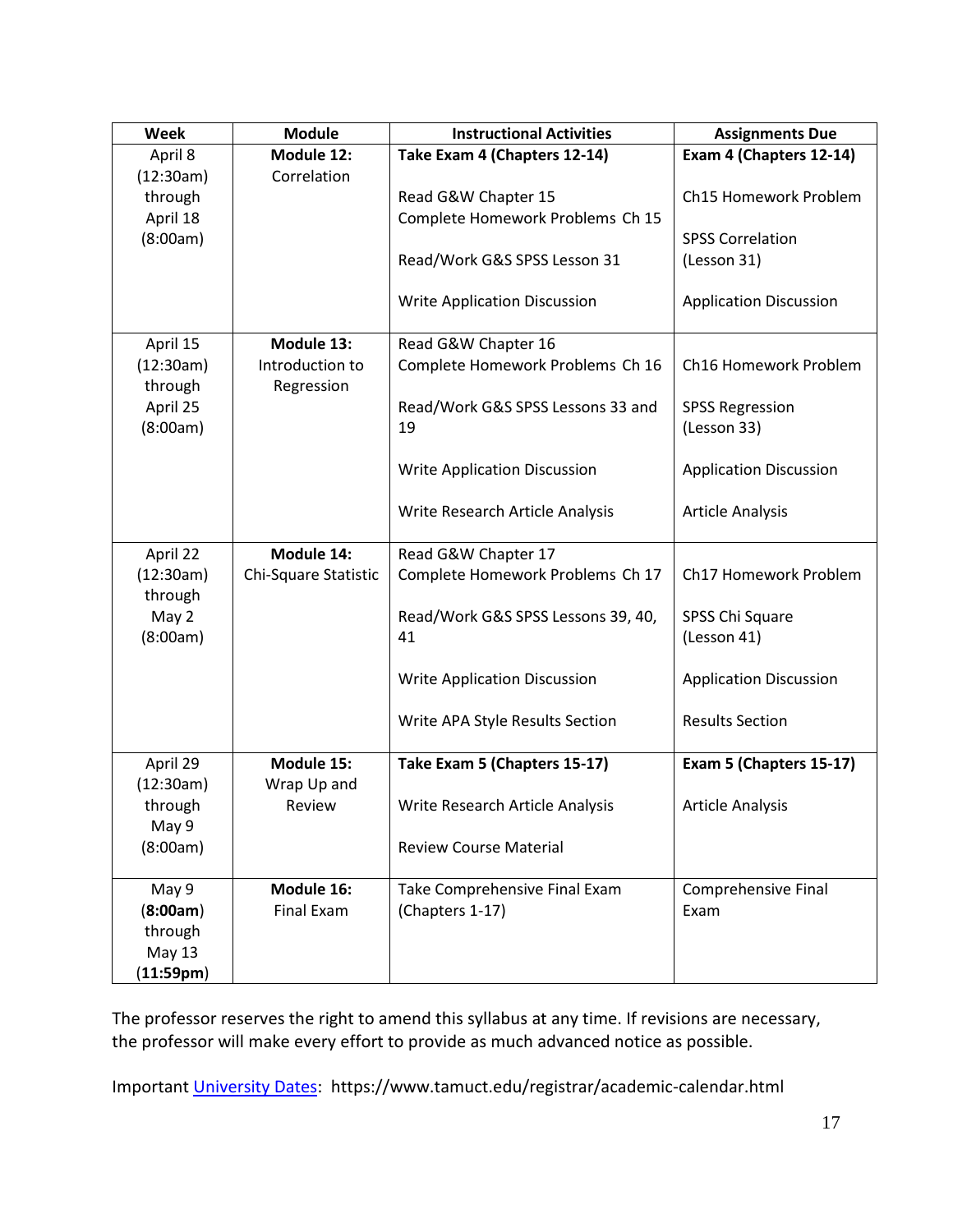#### **TECHNOLOGY REQUIREMENTS AND SUPPORT**

#### **Technology Requirements**

Students must be able to perform basic computer skills such as access the internet; log on to websites that require usernames and passwords; navigate tabs and links on web pages; open and send emails; create and send attachments; download and view attachments including Microsoft Word documents and PowerPoint slideshows; open and view streaming video; input and save information entered into online questionnaires; create, save, and upload files in widely-accessible formats (e.g., .rtf, .pdf, or .docx); copy, paste, and insert textboxes onto documents, and create folders on personal computers to organize and save completed work. Students will need reliable and frequent access to a computer and to the Internet. Students will also need a headset with a microphone (or speakers and a microphone) to listen to online resources and conduct other activities in the course.

This course will use the A&M-Central Texas Instructure Canvas learning management system. **We strongly recommend the latest versions of Chrome or Firefox browsers. Canvas no longer supports any version of Internet Explorer.**

Logon to A&M-Central Texas Canvas [https://tamuct.instructure.com/] or access Canvas through the TAMUCT Online link in myCT [https://tamuct.onecampus.com/]. You will log in through our Microsoft portal.

Username: Your MyCT email address. Password: Your MyCT password

#### **Canvas Support**

Use the Canvas Help link, located at the bottom of the left-hand menu, for issues with Canvas. You can select "Chat with Canvas Support," submit a support request through "Report a Problem," or call the Canvas support line: 1-844-757-0953.

For issues related to course content and requirements, contact your instructor.

#### **Online Proctored Testing**

A&M-Central Texas uses Proctorio for online identity verification and proctored testing. This service is provided at no direct cost to students. If the course requires identity verification or proctored testing, the technology requirements are: Any computer meeting the minimum computing requirements, plus web camera, speaker, and microphone (or headset). Proctorio also requires the Chrome web browser with their custom plug in.

#### **Other Technology Support**

For log-in problems, students should contact Help Desk Central. 24 hours a day, 7 days a week:

Email: [helpdesk@tamu.edu](mailto:helpdesk@tamu.edu) Phone: (254) 519-5466 [Web Chat:](http://hdc.tamu.edu/) [http://hdc.tamu.edu] *Please let the support technician know you are an A&M-Central Texas student.*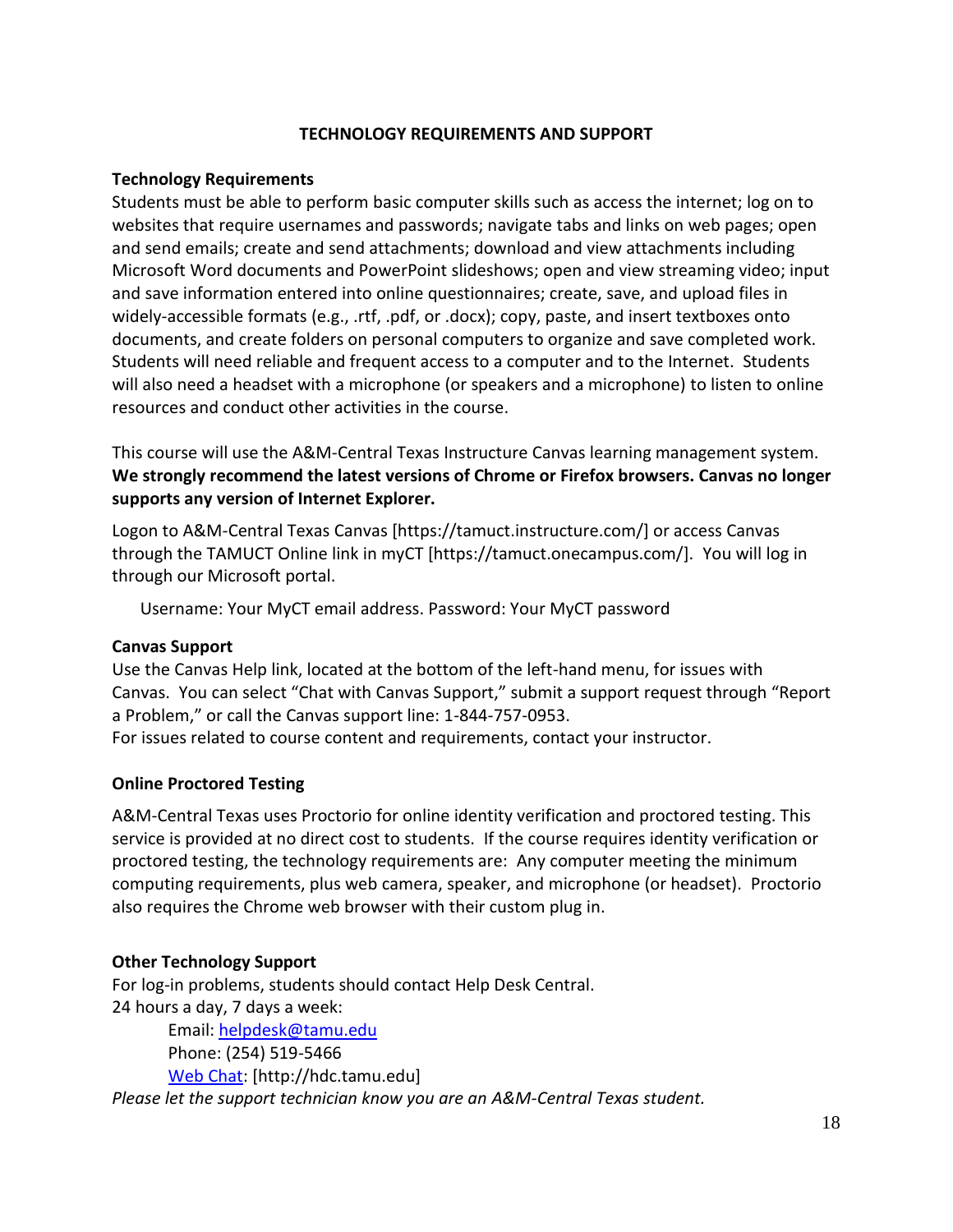# **UNIVERSITY RESOURCES, PROCEDURES, AND GUIDELINES**

# **Drop Policy**

If you discover that you need to drop this class, you must complete the **Drop Request** Dynamic Form through Warrior Web.

[https://dynamicforms.ngwebsolutions.com/casAuthentication.ashx?InstID=eaed95b9-f2be-45f3-a37d-

46928168bc10&targetUrl=https%3A%2F%2Fdynamicforms.ngwebsolutions.com%2FSubmit%2F Form%2FStart%2F53b8369e-0502-4f36-be43-f02a4202f612].

Faculty cannot drop students; this is always the responsibility of the student. The Registrar's Office will provide a deadline on the Academic Calendar for which the form must be completed. Once you submit the completed form to the Registrar's Office, you must go into Warrior Web and confirm that you are no longer enrolled. If you still show as enrolled, FOLLOW-UP with the Registrar's Office immediately. You are to attend class until the procedure is complete to avoid penalty for absence. Should you miss the drop deadline or fail to follow the procedure, you will receive an F in the course, which may affect your financial aid and/or VA educational benefits.

# **Academic Integrity**

Texas A&M University-Central Texas values the integrity of the academic enterprise and strives for the highest standards of academic conduct. A&M-Central Texas expects its students, faculty, and staff to support the adherence to high standards of personal and scholarly conduct to preserve the honor and integrity of the creative community. Any deviation by students from this expectation may result in a failing grade for the assignment and potentially a failing grade for the course. All academic misconduct concerns will be referred to the Office of Student Conduct. When in doubt on collaboration, citation, or any issue, please contact your instructor before taking a course of action.

For more [information](https://nam04.safelinks.protection.outlook.com/?url=https%3A%2F%2Fwww.tamuct.edu%2Fstudent-affairs%2Fstudent-conduct.html&data=04%7C01%7Clisa.bunkowski%40tamuct.edu%7Ccfb6e486f24745f53e1a08d910055cb2%7C9eed4e3000f744849ff193ad8005acec%7C0%7C0%7C637558437485252160%7CUnknown%7CTWFpbGZsb3d8eyJWIjoiMC4wLjAwMDAiLCJQIjoiV2luMzIiLCJBTiI6Ik1haWwiLCJXVCI6Mn0%3D%7C1000&sdata=yjftDEVHvLX%2FhM%2FcFU0B99krV1RgEWR%2BJ%2BhvtoR6TYk%3D&reserved=0) regarding the Student Conduct process, [https://www.tamuct.edu/student-affairs/student-conduct.html].

If you know of potential honor violations by other students, you may [submit](https://nam04.safelinks.protection.outlook.com/?url=https%3A%2F%2Fcm.maxient.com%2Freportingform.php%3FTAMUCentralTexas%26layout_id%3D0&data=04%7C01%7Clisa.bunkowski%40tamuct.edu%7Ccfb6e486f24745f53e1a08d910055cb2%7C9eed4e3000f744849ff193ad8005acec%7C0%7C0%7C637558437485262157%7CUnknown%7CTWFpbGZsb3d8eyJWIjoiMC4wLjAwMDAiLCJQIjoiV2luMzIiLCJBTiI6Ik1haWwiLCJXVCI6Mn0%3D%7C1000&sdata=CXGkOa6uPDPX1IMZ87z3aZDq2n91xfHKu4MMS43Ejjk%3D&reserved=0) a report, [https://cm.maxient.com/reportingform.php?TAMUCentralTexas&layout\_id=0].

#### **Academic Accommodations**

At Texas A&M University-Central Texas, we value an inclusive learning environment where every student has an equal chance to succeed and has the right to a barrier-free education. The Warrior Center for Student Success, Equity and Inclusion is responsible for ensuring that students with a disability receive equal access to the university's programs, services and activities. If you believe you have a disability requiring reasonable accommodations, please contact the Office of Access and Inclusion, WH-212; or call (254) 501-5836. Any information you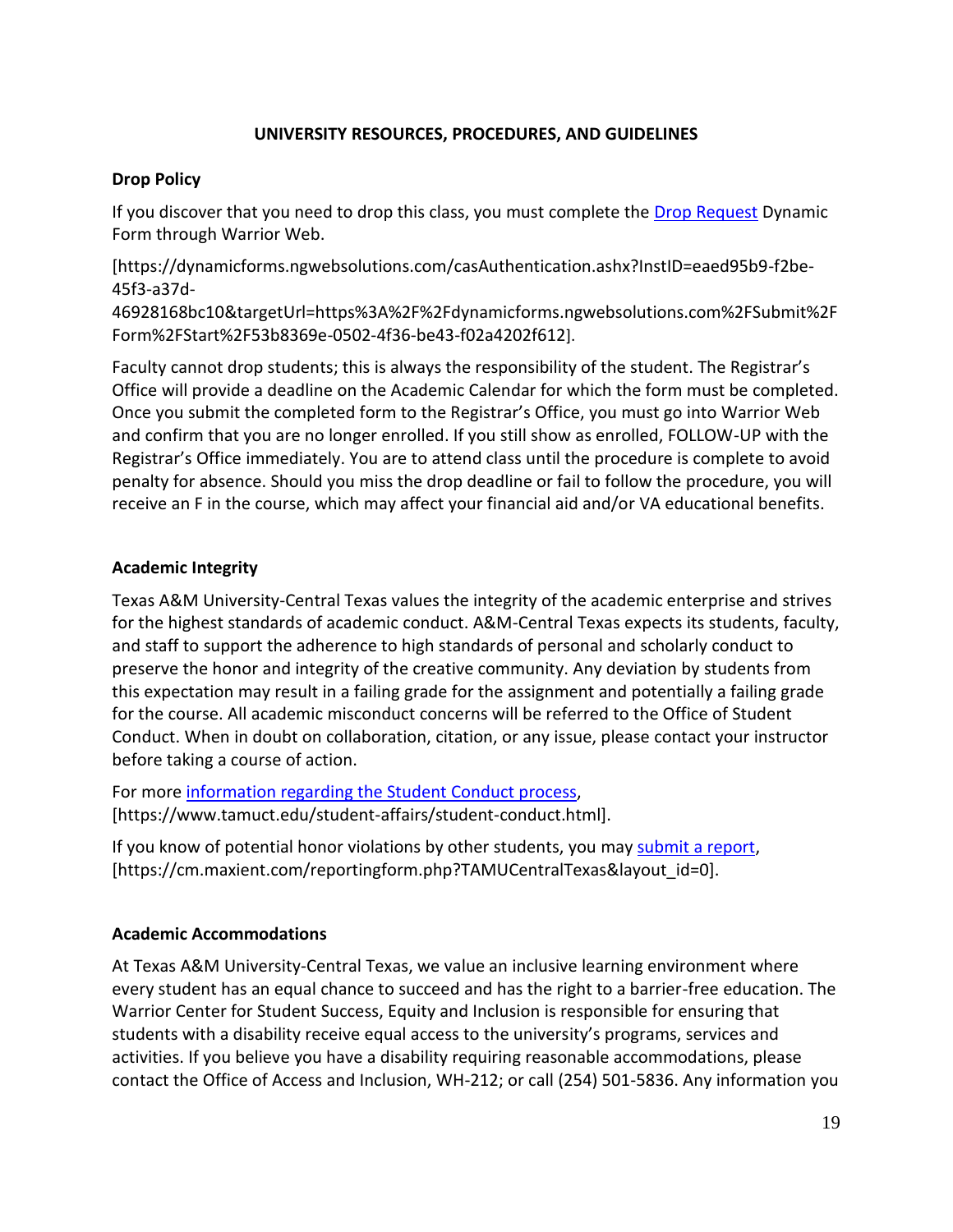provide is private and confidential and will be treated as such.

For more information, please visit our [Access & Inclusion](https://tamuct.instructure.com/courses/717) Canvas page (log-in required) [https://tamuct.instructure.com/courses/717]

# **Important information for Pregnant and/or Parenting Students**

Texas A&M University-Central Texas supports students who are pregnant and/or parenting. In accordance with requirements of Title IX and related guidance from US Department of Education's Office of Civil Rights, the Dean of Student Affairs' Office can assist students who are pregnant and/or parenting in seeking accommodations related to pregnancy and/or parenting. Students should seek out assistance as early in the pregnancy as possible. For more information, please visit [Student Affairs](https://www.tamuct.edu/student-affairs/pregnant-and-parenting-students.html) [https://www.tamuct.edu/student-affairs/pregnantand-parenting-students.html]. Students may also contact the institution's Title IX Coordinator. If you would like to read more about these [requirements and guidelines](http://www2.ed.gov/about/offices/list/ocr/docs/pregnancy.pdf) online, please visit the website [http://www2.ed.gov/about/offices/list/ocr/docs/pregnancy.pdf].

Title IX of the Education Amendments Act of 1972 prohibits discrimination on the basis of sex and gender–including pregnancy, parenting, and all related conditions. A&M-Central Texas is able to provide flexible and individualized reasonable accommodation to pregnant and parenting students. All pregnant and parenting students should contact the Associate Dean in the Division of Student Affairs at (254) 501-5909 to seek out assistance. Students may also contact the University's Title IX Coordinator.

# **Tutoring**

Tutoring is available to all A&M-Central Texas students, both virtually and in-person. Student success coaching is available online upon request.

If you have a question, are interested in becoming a tutor, or in need of success coaching contact the Warrior Center for Student Success, Equity and Inclusion at (254) 501-5836, visit the Warrior Center at 212 Warrior Hall, or by emailing [WarriorCenter@tamuct.edu.](mailto:WarriorCenter@tamuct.edu)

To schedule tutoring sessions and view tutor availability, please visit Tutor [Matching](https://tutormatchingservice.com/TAMUCT) [Services](https://tutormatchingservice.com/TAMUCT) [https://tutormatchingservice.com/TAMUCT] or visit the Tutoring Center in 111 Warrior Hall.

Chat live with a remote tutor 24/7 for almost any subject from on your computer! Tutor.com is an online tutoring platform that enables A&M-Central Texas students to log in and receive online tutoring support at no additional cost. This tool provides tutoring in over 40 subject areas except writing support. Access Tutor.com through Canvas.

#### **University Writing Center**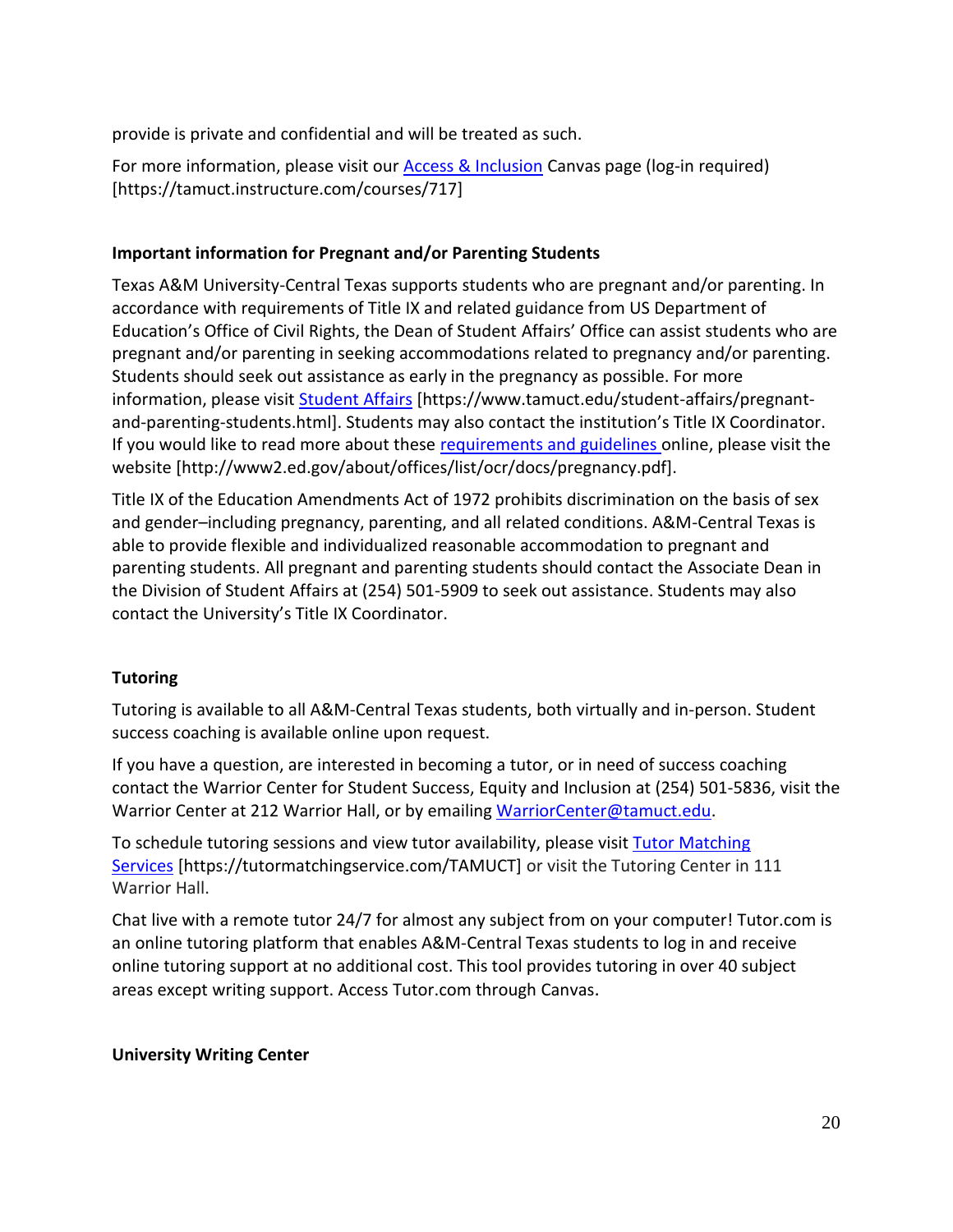University Writing Center: Located in Warrior Hall 416, the University Writing Center (UWC) at Texas A&M University–Central Texas (A&M–Central Texas) is a free service open to all A&M– Central Texas students. For the Spring 2022 semester, the hours of operation are from 10:00 a.m.-5:00 p.m. Monday thru Thursday in Warrior Hall 416 (with online tutoring available every hour as well) with satellite hours available online only Monday thru Thursday from 6:00-9:00 p.m. and Saturday 12:00-3:00 p.m.

Tutors are prepared to help writers of all levels and abilities at any stage of the writing process. While tutors will not write, edit, or grade papers, they will assist students in developing more effective composing practices. By providing a practice audience for students' ideas and writing, our tutors highlight the ways in which they read and interpret students' texts, offering guidance and support throughout the various stages of the writing process. In addition, students may work independently in the UWC by checking out a laptop that runs the Microsoft Office suite and connects to WIFI, or by consulting our resources on writing, including all of the relevant style guides. Whether you need help brainstorming ideas, organizing an essay, proofreading, understanding proper citation practices, or just want a quiet place to work, the UWC is here to help!

Students may arrange a one-to-one session with a trained and experienced writing tutor by making an appointment via [WCOnline](https://tamuct.mywconline.com/) [https://tamuct.mywconline.com/]. In addition, you can email Dr. Bruce Bowles Jr. at bruce.bowles@tamuct.edu if you have any questions about the UWC, need any assistance with scheduling, or would like to schedule a recurring appointment with your favorite tutor by making an appointment via [WCOnline](https://tamuct.mywconline.com/) [https://tamuct.mywconline.com/]. In addition, you can email Dr. Bruce Bowles Jr. at bruce.bowles@tamuct.edu if you have any questions about the UWC, need any assistance with

# scheduling, or would like to schedule a recurring appointment with your favorite tutor.

# **University Library**

The University Library provides many services in support of research across campus and at a distance. We offer over 200 electronic databases containing approximately 400,000 eBooks and 82,000 journals, in addition to the 96,000 items in our print collection, which can be mailed to students who live more than 50 miles from campus. Research guides for each subject taught at A&M-Central Texas are available through our website to help students navigate these resources. On campus, the library offers technology including cameras, laptops, microphones, webcams, and digital sound recorders.

Research assistance from a librarian is also available 24 hours a day through our online chat service, and at the reference desk when the library is open. Research sessions can be scheduled for more comprehensive assistance, and may take place virtually through WebEx, Microsoft Teams or in-person at the library. Schedule an [appointment](https://nam04.safelinks.protection.outlook.com/?url=https%3A%2F%2Ftamuct.libcal.com%2Fappointments%2F%3Fg%3D6956&data=04%7C01%7Clisa.bunkowski%40tamuct.edu%7Cde2c07d9f5804f09518008d9ab7ba6ff%7C9eed4e3000f744849ff193ad8005acec%7C0%7C0%7C637729369835011558%7CUnknown%7CTWFpbGZsb3d8eyJWIjoiMC4wLjAwMDAiLCJQIjoiV2luMzIiLCJBTiI6Ik1haWwiLCJXVCI6Mn0%3D%7C3000&sdata=KhtjgRSAw9aq%2FoBsB6wyu8b7PSuGN5EGPypzr3Ty2No%3D&reserved=0)

[here](https://nam04.safelinks.protection.outlook.com/?url=https%3A%2F%2Ftamuct.libcal.com%2Fappointments%2F%3Fg%3D6956&data=04%7C01%7Clisa.bunkowski%40tamuct.edu%7Cde2c07d9f5804f09518008d9ab7ba6ff%7C9eed4e3000f744849ff193ad8005acec%7C0%7C0%7C637729369835011558%7CUnknown%7CTWFpbGZsb3d8eyJWIjoiMC4wLjAwMDAiLCJQIjoiV2luMzIiLCJBTiI6Ik1haWwiLCJXVCI6Mn0%3D%7C3000&sdata=KhtjgRSAw9aq%2FoBsB6wyu8b7PSuGN5EGPypzr3Ty2No%3D&reserved=0) [https://tamuct.libcal.com/appointments/?g=6956]. Assistance may cover many topics, including how to find articles in peer-reviewed journals, how to cite resources, and how to piece together research for written assignments.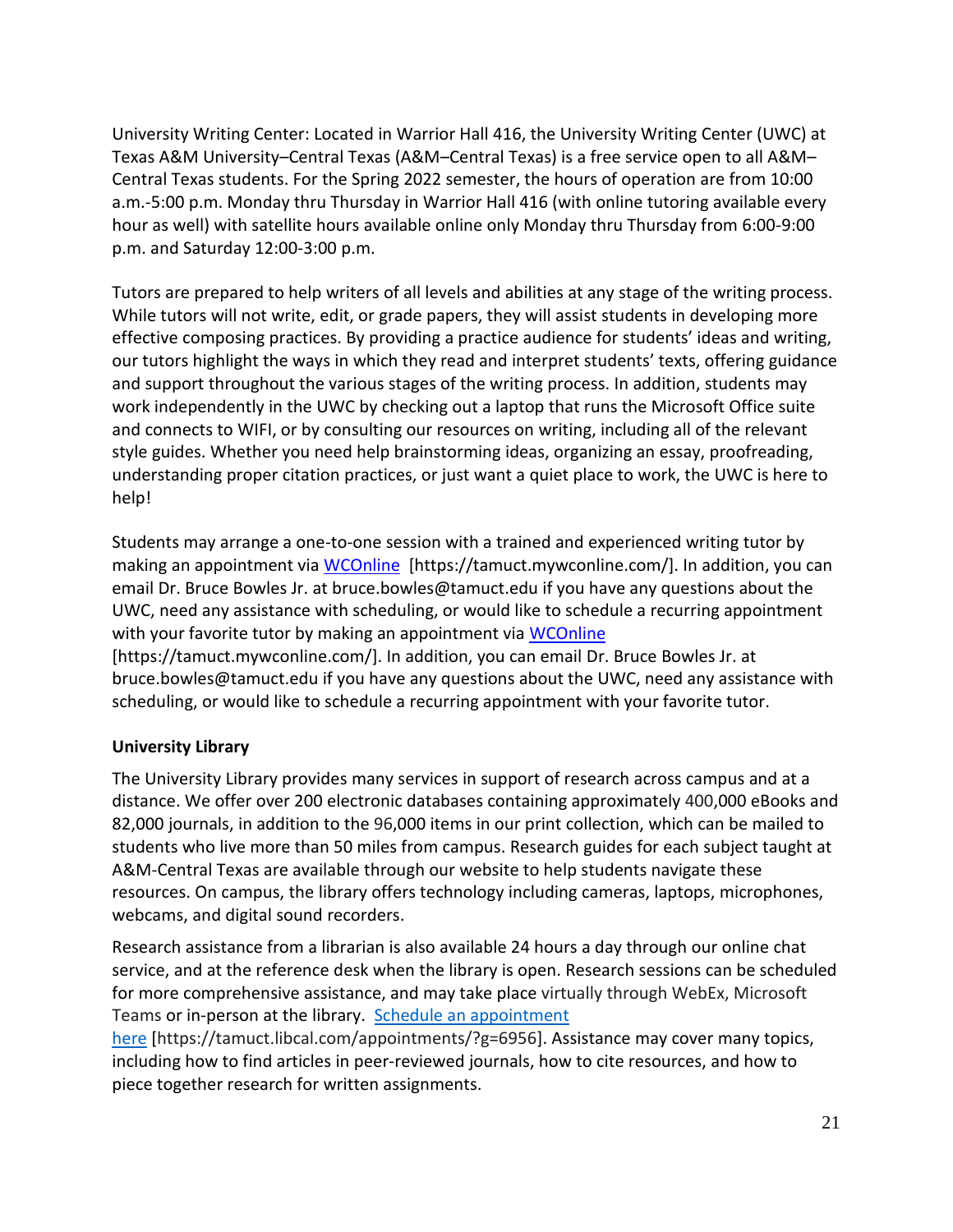Our 27,000-square-foot facility on the A&M-Central Texas main campus includes student lounges, private study rooms, group work spaces, computer labs, family areas suitable for all ages, and many other features. Services such as interlibrary loan, TexShare, binding, and laminating are available. The library frequently offers workshops, tours, readings, and other events. For more information, please visit our Library [website](https://nam04.safelinks.protection.outlook.com/?url=https%3A%2F%2Ftamuct.libguides.com%2Findex&data=04%7C01%7Clisa.bunkowski%40tamuct.edu%7C7d8489e8839a4915335f08d916f067f2%7C9eed4e3000f744849ff193ad8005acec%7C0%7C0%7C637566044056484222%7CUnknown%7CTWFpbGZsb3d8eyJWIjoiMC4wLjAwMDAiLCJQIjoiV2luMzIiLCJBTiI6Ik1haWwiLCJXVCI6Mn0%3D%7C1000&sdata=2R755V6rcIyedGrd4Os5rkgn1PvhHKU3kUV1vBKiHFo%3D&reserved=0) [http://tamuct.libguides.com/index].

# **Sexual Violence at A&M-Central Texas**

Sexual violence is a serious safety, social justice, and public health issue. The university offers support for anyone struggling with these issues. University faculty are mandated reporters, so if someone discloses that they were sexually assaulted (or a victim of Domestic/Dating Violence or Stalking) while a student at TAMUCT, faculty members are required to inform the Title IX Office. If you want to discuss any of these issues confidentially, you can do so through Student Wellness and Counseling (254-501-5955) located on the second floor of Warrior Hall (207L).

Sexual violence can occur on our campus because predators often feel emboldened, and victims often feel silenced or shamed. It is incumbent on ALL of us to find ways to actively create environments that tell predators we don't agree with their behaviors and tell survivors we will support them. Your actions matter. Don't be a bystander; be an agent of change. For additional information on campus policy and resources visit the [Title IX webpage](https://www.tamuct.edu/compliance/titleix.html) [\[https://www.tamuct.edu/compliance/titleix.html\]](https://www.tamuct.edu/compliance/titleix.html).

# **Behavioral Intervention**

Texas A&M University-Central Texas cares about the safety, health, and well-being of its students, faculty, staff, and community. If you are aware of individuals for whom you have a concern, please make a referral to the Behavioral Intervention Team. Referring your concern shows you care. You can complete the [referral](https://cm.maxient.com/reportingform.php?TAMUCentralTexas&layout_id=2) online

[https://cm.maxient.com/reportingform.php?TAMUCentralTexas&layout\_id=2].

Anonymous referrals are accepted. Please see the [Behavioral Intervention Team](https://www.tamuct.edu/bit) website for more information [https://www.tamuct.edu/bit]. If a person's behavior poses an imminent threat to you or another, contact 911 or A&M-Central Texas University Police at 254-501-5805.

# **INSTRUCTOR POLICIES**

# **Course Calendar**

Carefully examine the Course Calendar. Note that each Module will be available to students for 10 days with the exception of Module 1, which opens on the first day of the semester. Each Module (except Module 1) opens on a Friday at 12:30am CST, and Module assignments are due 10 days later on Monday morning by 8:00am CST (except the initial discussion posts). Students should have all assignments submitted for each Module well before the deadlines. **Assignments submitted after the deadline will not receive full credit.**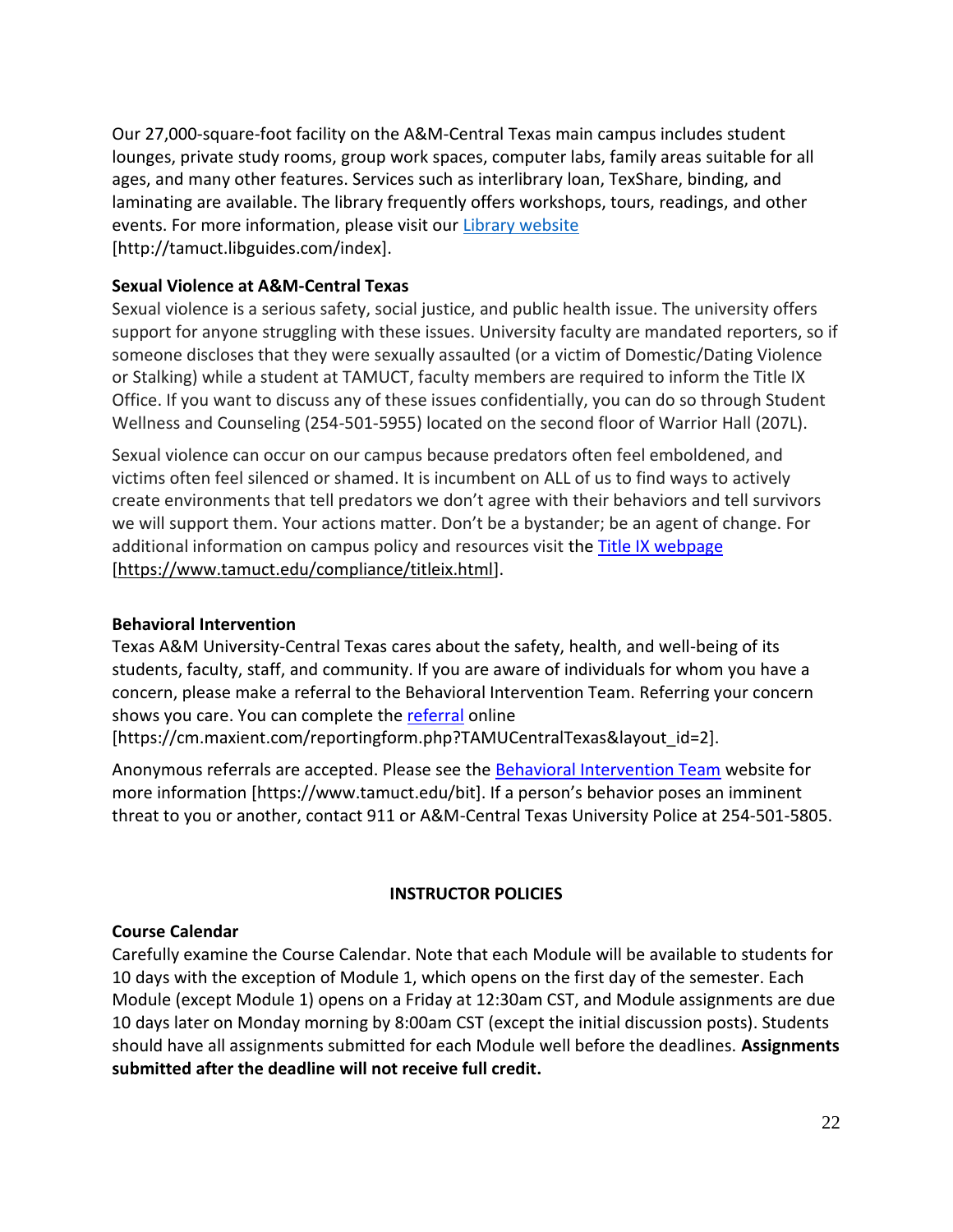When planning study time, students should realize that the upcoming Module opens before the current Module closes, so a portion of the 10 days that each Module is available overlaps with another Module. Students should plan accordingly and realize they do not have 10 days to devote to each Module exclusively. However, a 10-day period of availability, instead of a oneweek period, allows students greater flexibility to plan their coursework and still complete their assignments on time should an unexpected emergency arise.

Students should also realize that the professor will not be available on the weekends to answer questions. Therefore, students should not plan to complete and submit work on the weekend before it is due. Instead, students should begin each Module the first weekend it opens so that students can seek the professor's assistance during the week and submit accurate assignments well before the deadline.

# **Recommended Academic Strategies**

- 1. Complete the 'Getting Started' tasks on the course calendar before the first day of class. The goal of this class is to learn statistics, not to learn how to use a computer. Students should have two 'back-up' computers located before the course begins so they can concentrate on completing coursework even in the event of technical difficulties.
- 2. Be realistic about the time you must devote to the course. You should set aside a *minimum* of **9 hours each week for the next 16 weeks to devote to this course.**
	- a. According to the federal definition of a credit hour and our [accreditation](http://www.sacscoc.org/subchg/policy/CreditHours.pdf)  [requirements](http://www.sacscoc.org/subchg/policy/CreditHours.pdf), students should spend "not less than one hour of classroom or direct faculty instruction and a minimum of two hours out of class…for one semester hour of credit"

(http://www.sacscoc.org/subchg/policy/CreditHours.pdf). Because this is a 3-credit hour class, students should be spending at least 9 hours on coursework per week. Bear in mind that this guideline is for an average class. Many students find statistics to be a difficult course, so you may require *significantly more time* to grasp the concepts and complete the assignments.

- b. We know from research that spaced practice is better than massed practice when learning new information. Thus, spending 2 hours a day for 5 days a week on coursework is better for your learning and your grade than 'pulling an all-nighter.' Adjust your schedule accordingly.
- c. Begin each module the day it opens. The course requirements are too timedemanding and labor-intensive to wait until the last day assignments are due to begin work.
- 3. Follow the sequence of instruction. Gaining a full, independent understanding of the content is absolutely critical in an online course, and the sequence of instruction provides diverse activities based on sound educational practice to meet this goal. (If you are memorizing the formulas, you are studying for the class incorrectly!)